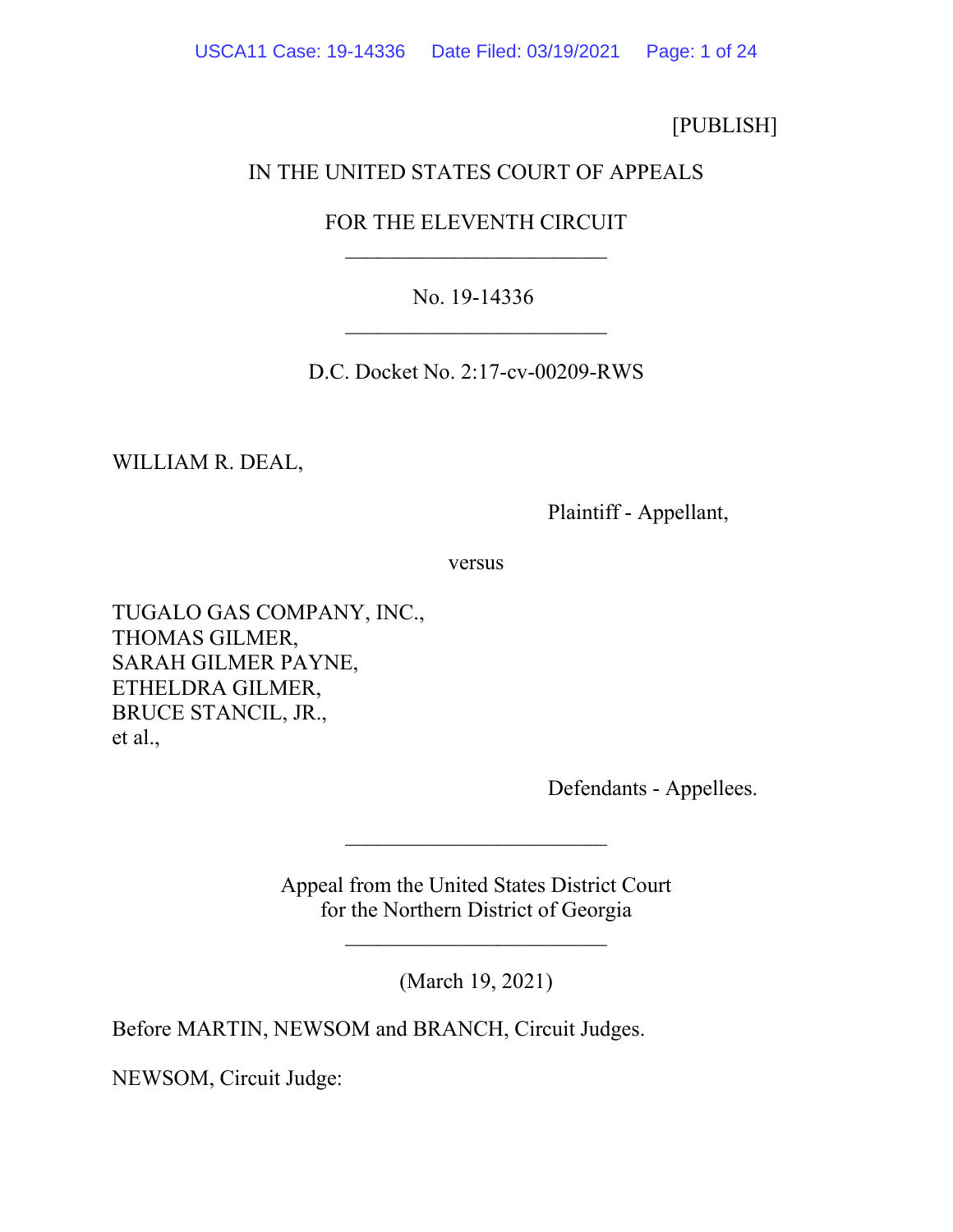This kitchen-sink appeal stems from a district court's rejection of a kitchensink lawsuit. William Deal owns shares in a family-owned Georgia corporation, Tugalo Gas Company. Deal sued Tugalo, his cousin and Tugalo President Thomas Gilmer, and Tugalo's directors in a 17-count complaint, alleging (in essence) that Gilmer misappropriated corporate funds and that the company's board let it happen. In two separate orders issued about a year apart, the district court rejected all of Deal's substantive claims—some on a motion to dismiss and the remainder at summary judgment. The district court separately declined to adjudicate three equitable counts—for judicial dissolution, an accounting, and appointment of an auditor—under the long-lost (or nearly lost) "*Burford* abstention" doctrine.

On appeal, Deal presents a litany of arguments spanning eight separate issues arising out of the district court's two orders. Because the district court correctly disposed of all of Deal's substantive claims, we will affirm in substantial part. But because the district court shouldn't have abstained under *Burford* from deciding the three equitable counts, we will also reverse in part and remand for further proceedings.

## **I**

### **A**

Tugalo Gas Company is a closely held, family-owned Georgia corporation. Plaintiff William Deal alleges that his cousin and Tugalo President Thomas Gilmer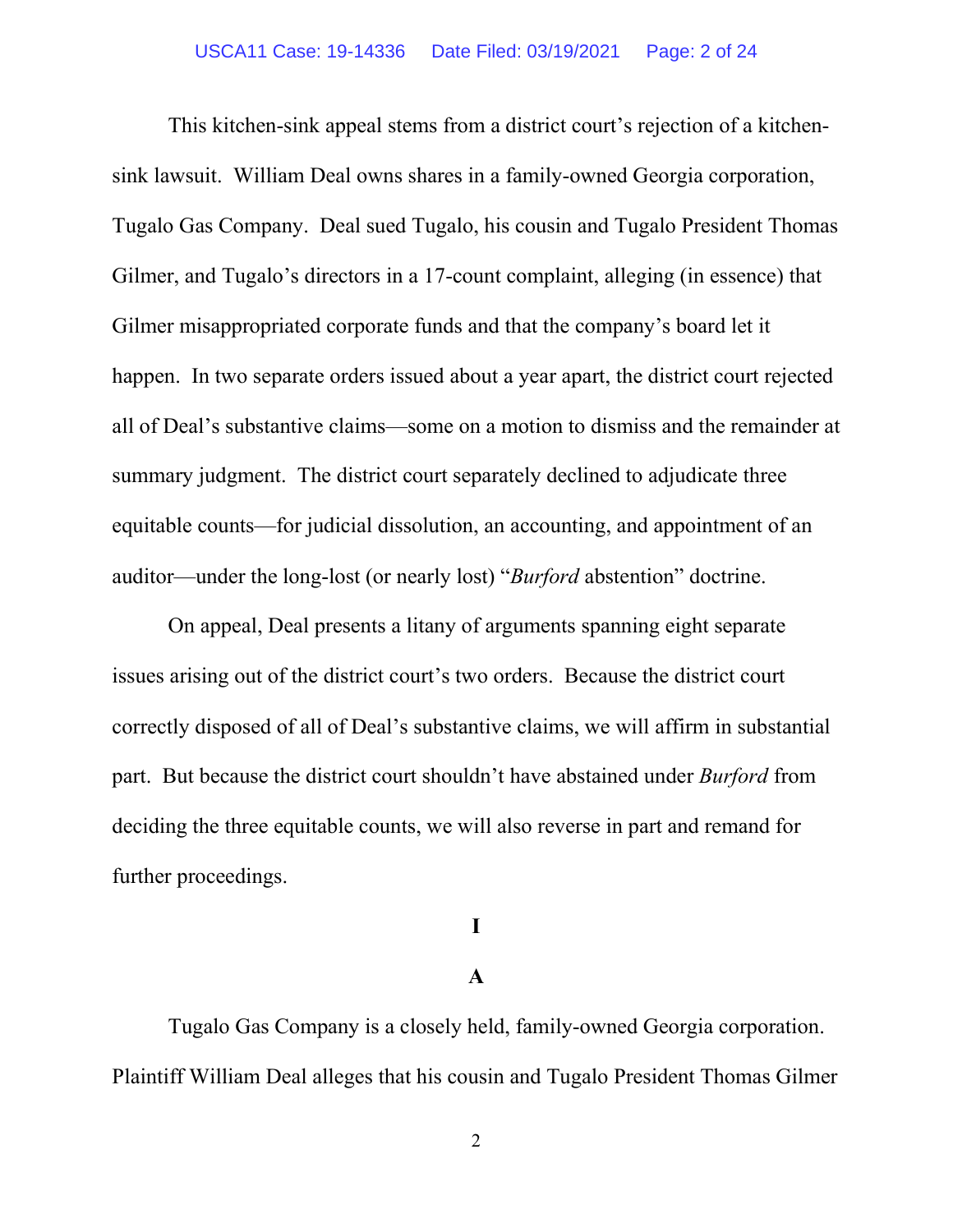#### USCA11 Case: 19-14336 Date Filed: 03/19/2021 Page: 3 of 24

misused company funds to pay for personal expenses. He also asserts that other defendants in the case—Tugalo shareholders, directors, and employees, some of whom are related to Deal and Gilmer—either abetted Gilmer's misconduct or engaged in wrongdoing of their own.

Through a holding company, Deal first made demand on Tugalo's board in 2012, alleging corporate fraud based on Gilmer's use of company money to pay personal expenses. Without waiting for Tugalo's board to investigate his claim, Deal went ahead with a direct shareholder action against Gilmer. That suit was dismissed when the court found that Deal's direct suit was improper. Undeterred, Deal made demand on Tugalo's board again in 2017, once again alleging misconduct by Gilmer and others. In response to Deal's allegations, Tugalo formed a Demand Review Committee (DRC), which determined that a shareholder derivative action was not in Tugalo's best interest.

Deal then filed the suit that underlies this appeal.

#### **B**

Deal's complaint asserted a laundry list of claims, totaling 17 counts against seven defendants, including Tugalo. The counts were a mix of direct and derivative claims and requests for equitable relief. In response to Deal's complaint, Tugalo's board appointed a Litigation Review Committee (LRC) consisting of Carlton H. Jones, III, who had earlier served on the DRC, and Robert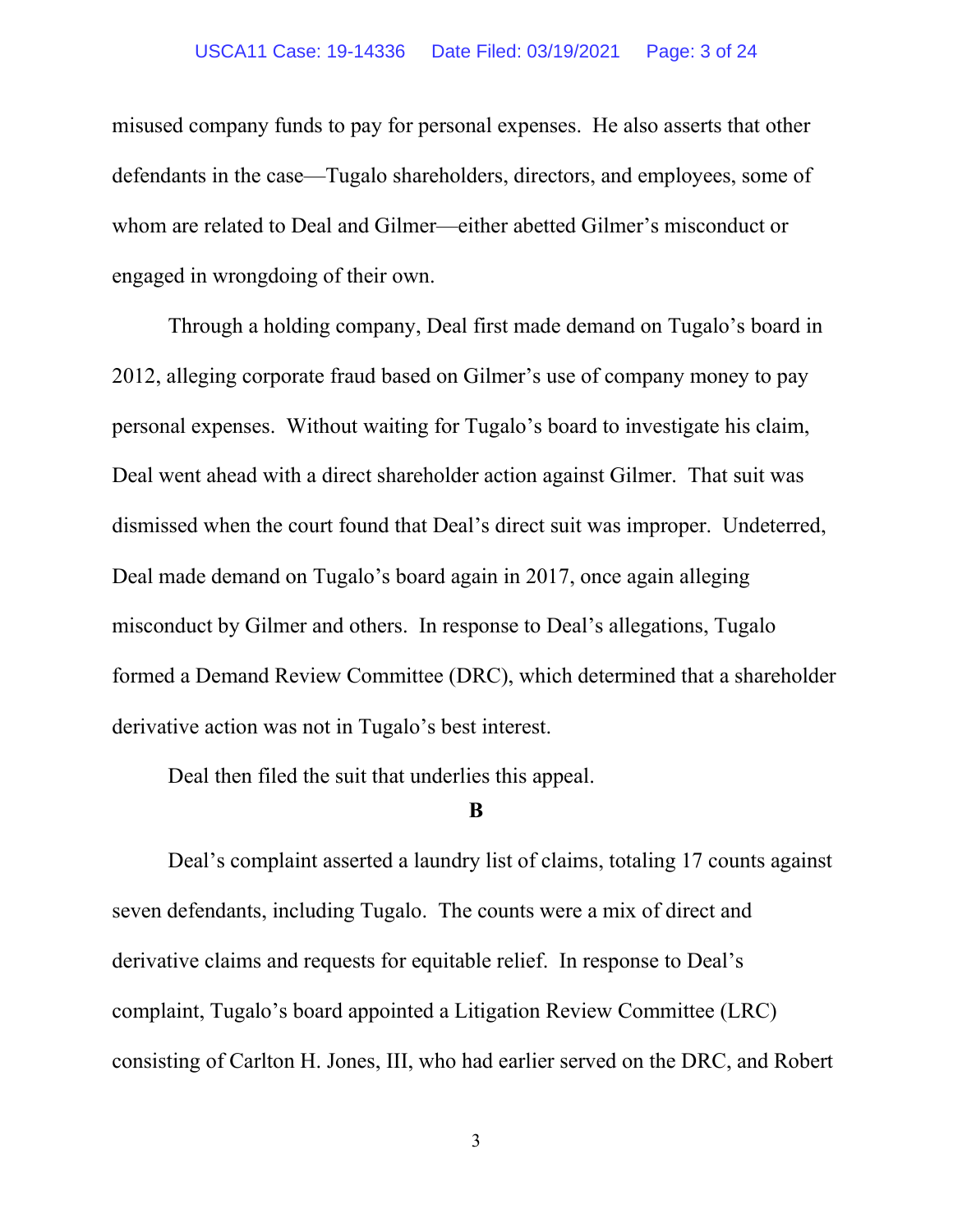#### USCA11 Case: 19-14336 Date Filed: 03/19/2021 Page: 4 of 24

Aycock, an independent director. The LRC recommended that Tugalo move to dismiss Deal's action—at least to the extent it pleaded derivative claims—which Tugalo then asked the district court to do.

The district court resolved Deal's case in two orders. First, at the motion-todismiss stage, the court held that about half of Deal's counts could be pursued only derivatively and then dismissed them because the LRC—after a reasonable, good faith investigation—had concluded that a shareholder derivative action wasn't in Tugalo's best interest. Second, at summary judgment, the district court ruled for Tugalo on the remaining counts, abstained from adjudicating any equitable counts, and entered judgment in Tugalo's favor. In both orders, the district court denied Deal's requests to postpone decision while he sought additional discovery.

#### **II**

On appeal, Deal challenges pretty much every ruling that didn't go his way. We'll first address the issues arising out of the motion-to-dismiss order and then turn to the summary-judgment order.

### **A**

We start with Deal's derivative claims. Our review of the district court's dismissal of those claims presents the most involved issue in this appeal, as it implicates the sometimes convoluted process by which a shareholder makes "demand" on a corporation as a prerequisite to bringing a derivative action. We'll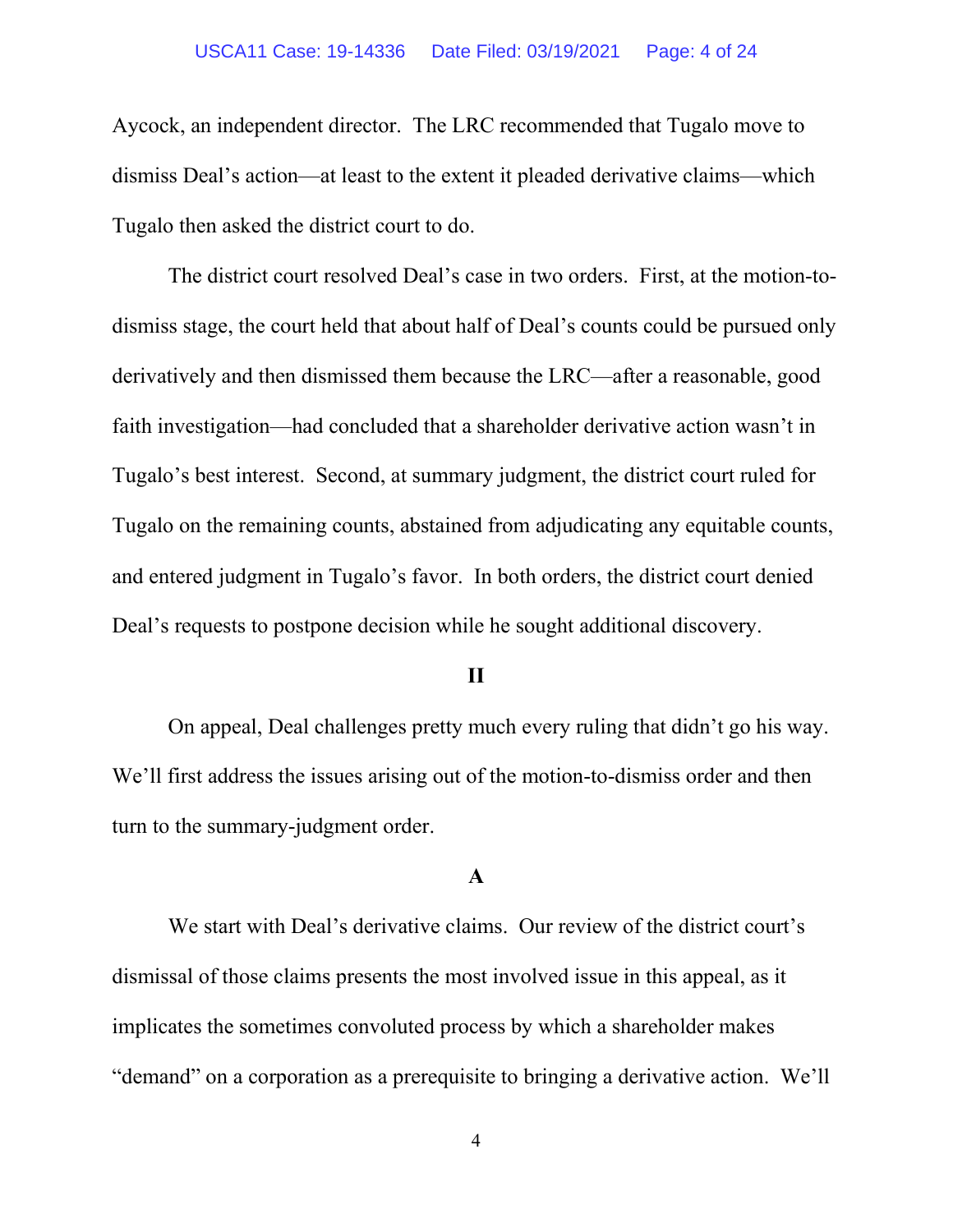#### USCA11 Case: 19-14336 Date Filed: 03/19/2021 Page: 5 of 24

briefly summarize that process and then assess the district court's dismissal of Deal's derivative counts.

A corporation's directors and officers owe fiduciary duties to the company; if a shareholder believes that they have breached those duties, he can bring a "derivative suit" on behalf of the corporation, for the harm done to it. *See* Stephen M. Bainbridge, *Corporate Law* 207 (3d ed. 2002). In a derivative suit, the cause of action belongs to the corporation, rather than to the individual shareholderplaintiff, and any recovery thus goes to it. *Id*. Because the cause of action is ultimately the corporation's own, a shareholder can bring suit only in the event that a company's board chooses not to pursue litigation. *Id*. at 225. Thus, to bring a derivative suit, the shareholder usually must first make "demand" on the corporation—that is, ask the board to bring a suit on the company's behalf. *Id*. By contrast, if a shareholder believes that he has been harmed in his individual capacity and separately from any injury to the corporation, then he can bring a "direct suit." *Id*. at 205. Because in that instance the injury is personal to the shareholder, there is no demand requirement, but there are other hurdles—among them, the shareholder must show that his injury is distinct from any that the corporation or other shareholders have suffered. *Id*. at 205–06.

State law governs the process for bringing derivative suits and, in particular, for making demand. *See Kamen v. Kemper Fin. Servs. Inc.*, 500 U.S. 90, 101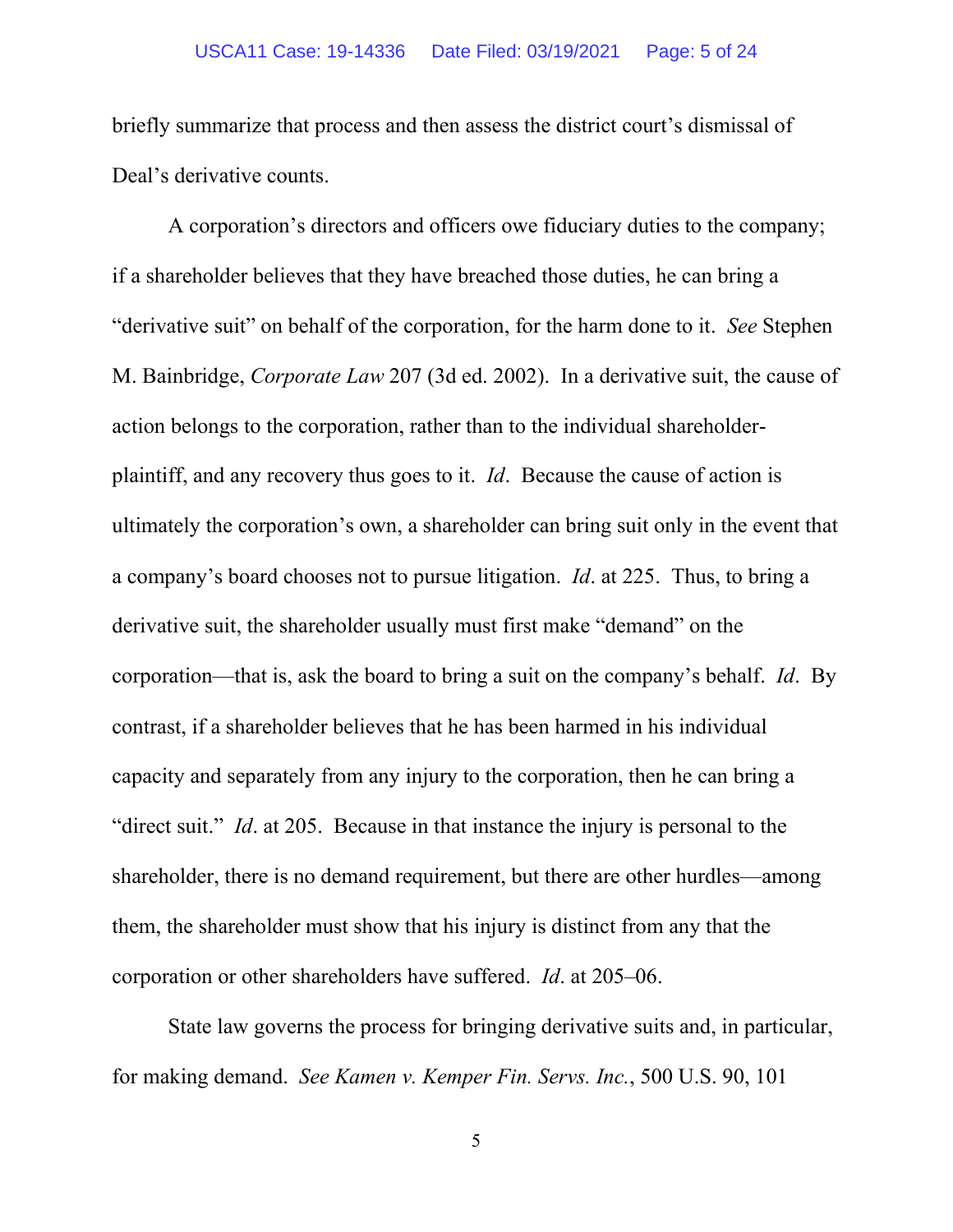(1991). Under Georgia law, which applies here, a shareholder can file a derivative suit if, and only if, (1) he has made a written demand on the corporation "to take suitable action" and (2) the corporation has refused to do so. O.C.G.A. § 14-2-742. If, following rejection of his demand, the shareholder proceeds to file a derivative suit, the corporation may then move to dismiss it if a special committee made up of independent directors—which, consistent with Tugalo's nomenclature, we'll call a "litigation review committee" (LRC)— "ma[kes] a determination in good faith after conducting a reasonable investigation upon which its conclusions are based that the maintenance of the derivative suit is not in the best interests of the corporation." O.C.G.A. § 14-2-744(a). In order to proceed, the shareholderplaintiff must then come forward with evidence showing that the LRC wasn't independent or didn't make its determination to recommend dismissal in good faith after a reasonable investigation. *See Thompson v. Scientific Atlanta, Inc.*, 621 S.E.2d 796, 799 (Ga. Ct. App. 2005).

Now, to Deal's complaint. Deal brought Counts I, II, VI, VII, IX, X, XI, XIII, XIV, XV, XVI, and XVII—a mix of breach-of-fiduciary-duty, abuse-ofcontrol, unlawful-conveyance, conversion, unjust-enrichment, and similar claims—both derivatively and directly. He first contends that the district court erred in dismissing his derivative claims in those counts. The district court dismissed Deal's derivative claims because, in its view, Tugalo's LRC had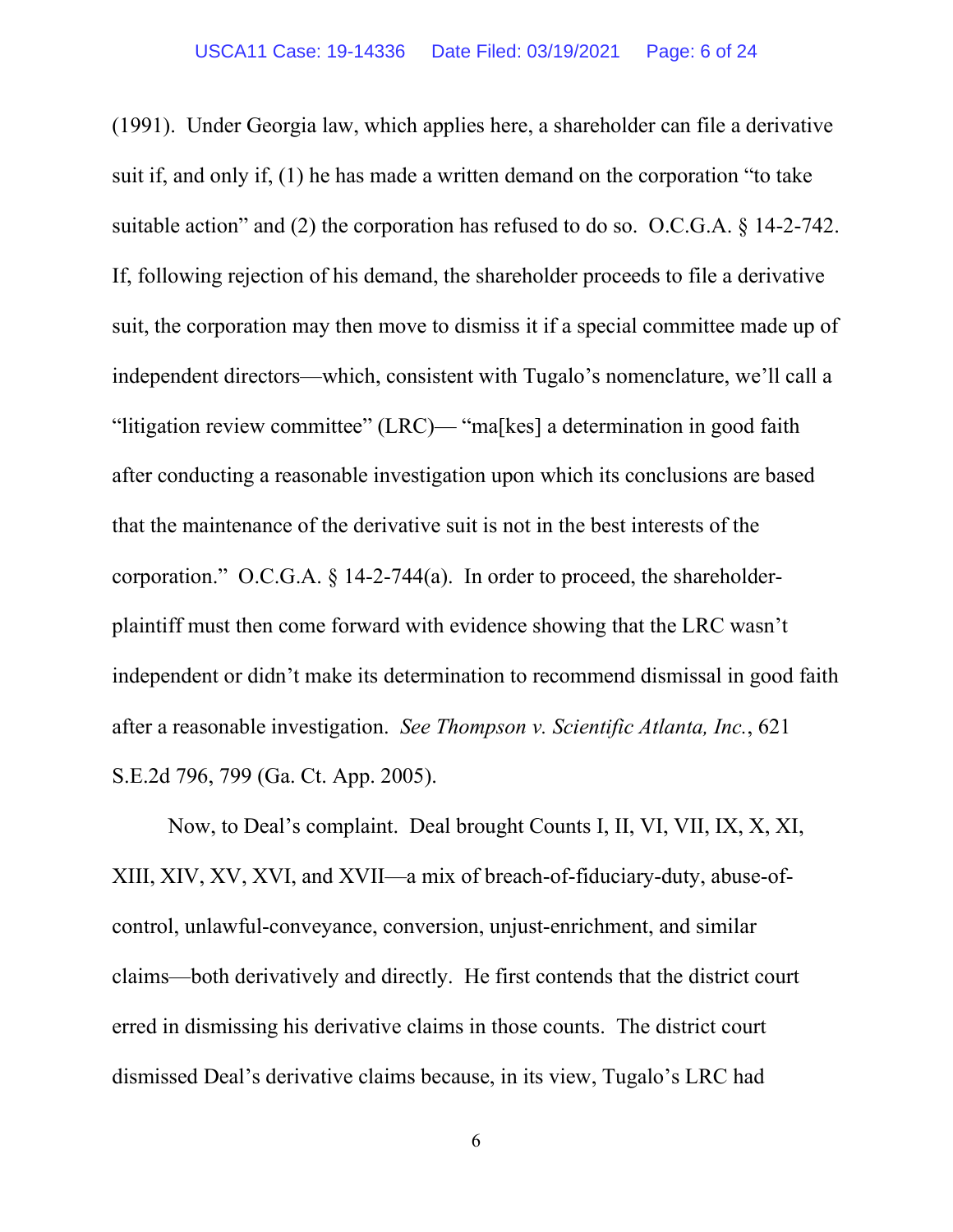#### USCA11 Case: 19-14336 Date Filed: 03/19/2021 Page: 7 of 24

undertaken a reasonable, good-faith investigation and determined that a derivative action wasn't in the company's best interest. The district court also denied Deal's motion to defer ruling on this issue while he gathered additional discovery.

Deal challenges both of those decisions. With respect to the former, Deal argues that the LRC wasn't independent because it relied too heavily on the previously formed DRC's report and because one of its members, Carlton Jones, had also served on the DRC with Bruce Stancil, one of the defendants in this case. Deal also argues that the LRC didn't undertake a reasonable, good-faith investigation for a multitude of reasons, most of which reduce to his disagreement with the LRC's recommendation to refuse his demand. With respect to the latter, Deal contends that he should have gotten more discovery and that the district court should have deferred ruling on Tugalo's motion to dismiss while he did so.<sup>[1](#page-6-0)</sup>

We'll start with the first issue—and, in particular, with independence. As a general matter, Georgia courts require that a member of an LRC be both

<span id="page-6-0"></span><sup>&</sup>lt;sup>1</sup> We review the district court's decision to refuse Deal's request for further discovery only for abuse of discretion. *See Harbert Int'l, Inc. v. James*, 157 F.3d 1271, 1277 (11th Cir. 1998). The parties dispute the standard applicable to the district court's dismissal of Deal's derivative claims. Citing decisions from Georgia's intermediate appellate court construing O.C.G.A. § 14- 2-744, which prescribes the requirements for making demand on a Georgia corporation, Tugalo insists that we should review only for abuse of discretion. *See, e.g.*, *Benfield v. Wells*, 749 S.E.2d 384, 386 (Ga. Ct. App. 2013). Deal counters that, in applying an abuse-of-discretion standard, Georgia's appellate courts have relied on Delaware caselaw that the Delaware courts have since rejected. Despite the parties' shared assumption, it's not apparent to us that *state* law should govern the standard of review applicable to an appeal in *federal* court. Under *Erie*, "federal courts sitting in diversity apply state substantive law and federal procedural law"—so the relevant question is whether § 14-2-744's standard of review constitutes substantive or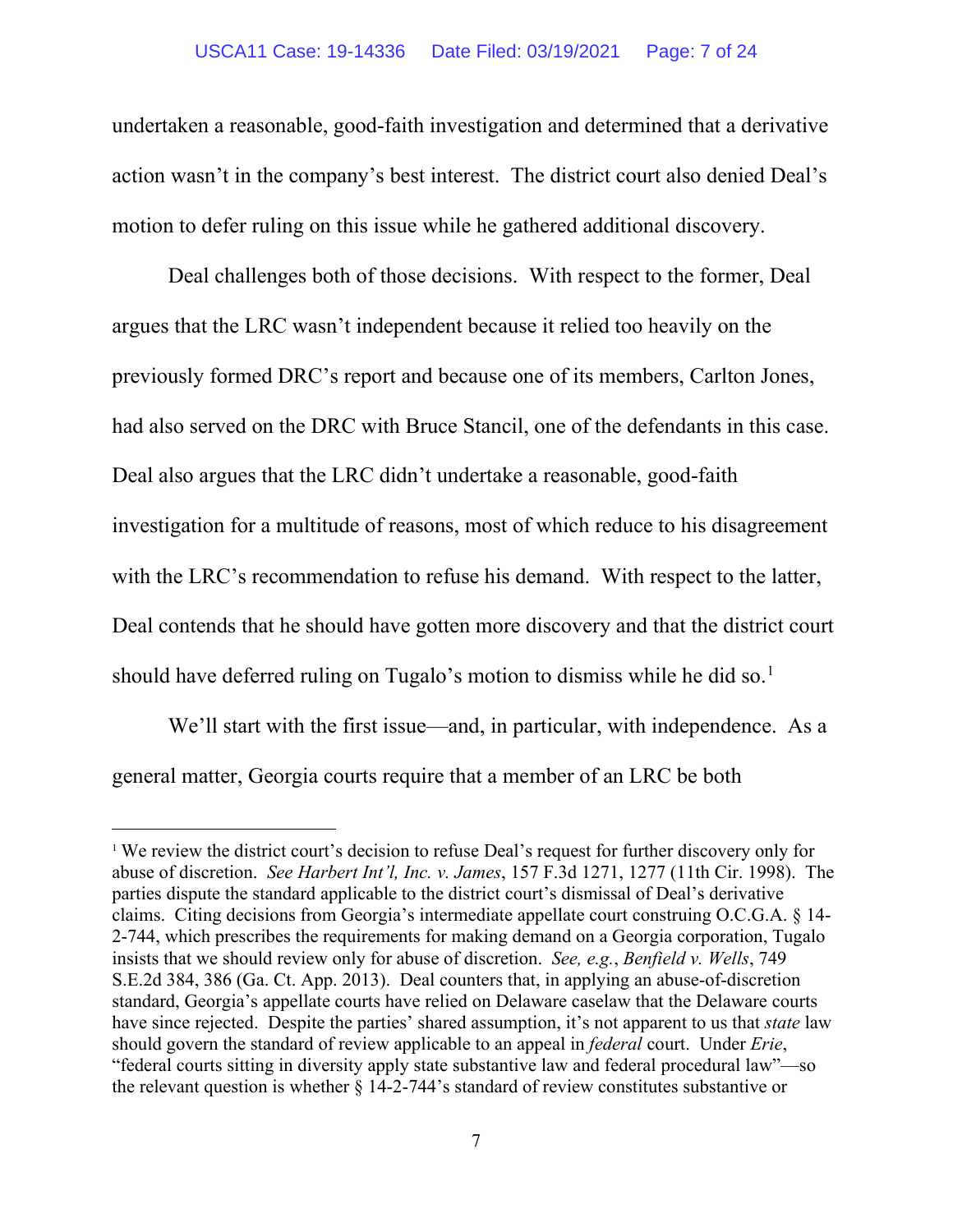#### USCA11 Case: 19-14336 Date Filed: 03/19/2021 Page: 8 of 24

disinterested—meaning that he has no personal interest in the challenged transaction—and independent—meaning that he isn't predisposed to favor the defendants because of a personal or other relationship. *Benfield v. Wells*, 749 S.E.2d 384, 387 (Ga. Ct. App. 2013). Under Georgia law, a director serving on an LRC can be independent even if (1) he was nominated or elected by nonindependent directors, (2) he is a defendant in the derivative proceeding, or (3) he previously approved the action, challenged in the derivative action so long as he didn't receive a benefit from it. O.C.G.A. § 14-2-744(c).

Here, LRC members Jones and Aycock were independent. A majority of the board's independent directors selected them to serve on the LRC, and they were only chosen after the alleged misconduct occurred. Neither has a financial stake in the litigation or an interest in the outcome. Deal's argument that Jones is "interested" because he drafted the original DRC report is unavailing; it rests on the conjecture that "perhaps Jones formed a personal relationship with Stancil" and that he formed a "prejudgment" about Deal's allegations. But if Georgia law permits a director who is himself a defendant in the litigation or who previously approved a challenged transaction to serve on an LRC, *see* O.C.G.A. § 14-2-

procedural law. *Gasperini v. Center for Humanities, Inc.*, 518 U.S. 415, 427 (1996) (citing *Erie R. Co. v. Tompkins*, 304 U.S. 64, 78 (1938)).In any event, we needn't settle on a particular standard of review here because, for reasons explained in text, we hold that Deal's derivative claims fail even under a de novo standard.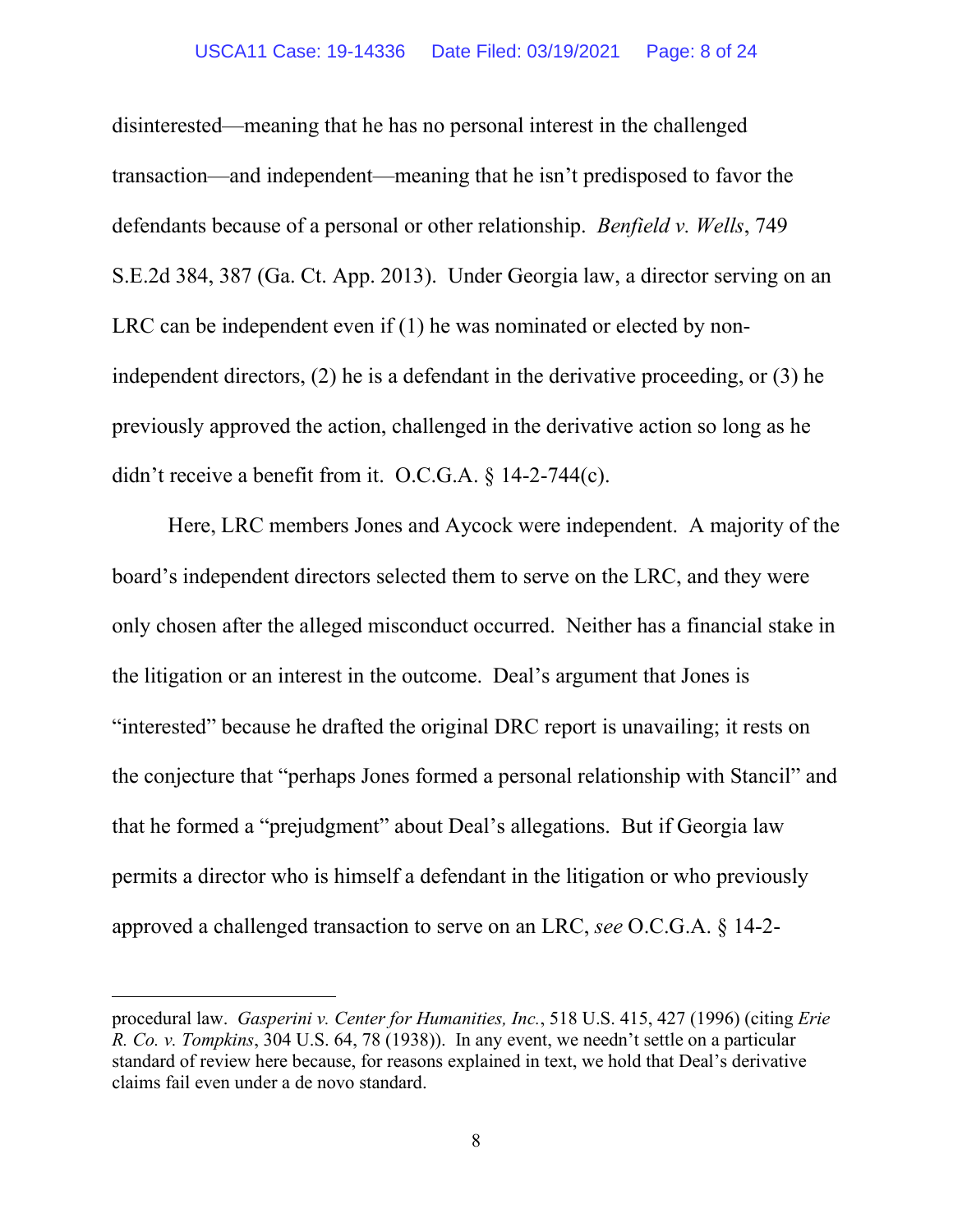744(c), we fail to see how it could deem insufficiently independent a director who "perhaps" has a personal relationship with one defendant and who drafted an earlier DRC report. Likewise, Deal's contention that Aycock might be interested because his own company was a Tugalo customer and that he sometimes ran into defendant Gilmer at the airport rests on mere speculation. Such speculation isn't evidence, and thus is insufficient to demonstrate the LRC's lack of independence.

On, then, to reasonableness and good faith, both of which depend on the thoroughness of the LRC's investigation and the nature of the claims in Deal's demand. *See Millsap v. Am. Family Corp.*, 430 S.E.2d 385, 388 (Ga. Ct. App. 1993) (holding that a litigation committee acted reasonably and in good faith after a "detailed, documented investigation"). Here, Deal contends that the LRC didn't interview enough people (including him) or review enough documents and that it recommended dismissal even after it uncovered some wrongdoing.

The LRC's investigation here was both reasonable and conducted in good faith. For starters, Tugalo is a small company embroiled in a family dispute. That fact makes a focused, tailored investigation, like the LRC's here, entirely appropriate. The LRC went through every paragraph and allegation of misconduct in the original complaint, interviewed those accused of wrongdoing and other employees with knowledge of Tugalo's finances, and concluded that a derivative action wasn't in the corporation's best interest. While its report comprised only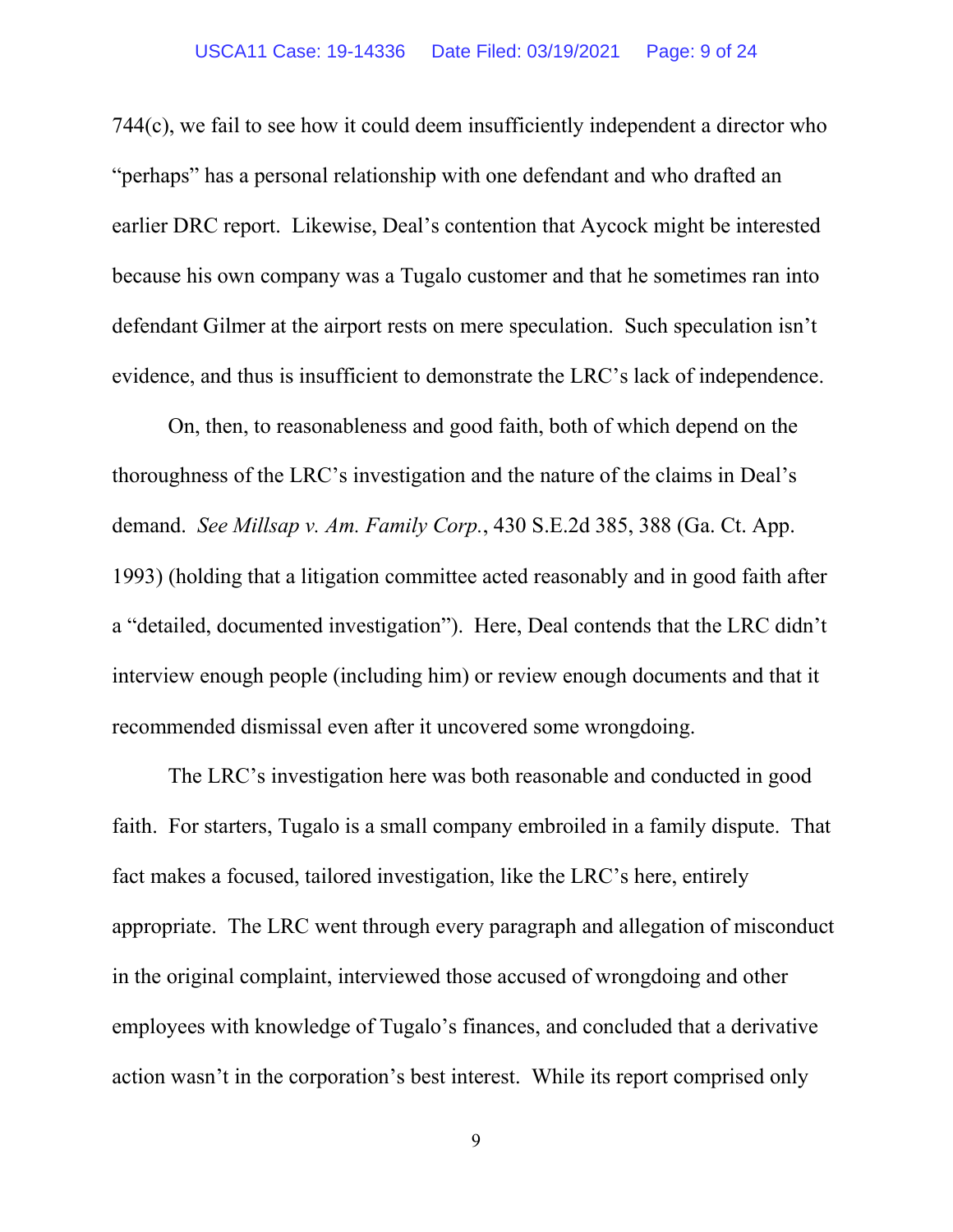about five pages, the LRC made sure that all the expenses that the complaint concretely alleged to be fraudulent were legitimate and that Gilmer and his sister had reimbursed the company for any other personal expenses.

Moreover, the LRC and its predecessor DRC weren't asleep at the wheel: They found some red flags and took action to address them. The DRC recommended that Gilmer reimburse Tugalo \$25,000 for personal expenses that he took from the company. The LRC also found that a previous stock transfer to Bruce Stancil didn't strictly comply with Tugalo's bylaws.<sup>[2](#page-9-0)</sup>

Although Deal has pointed to some evidence that Gilmer and his sister Sarah Gilmer Payne were playing fast and loose with company cash—both borrowed from the company to finance personal automobiles—our job isn't to evaluate whether the LRC was *correct* to recommend against a derivative action, but simply to determine whether the LRC had a valid *process* for deciding whether or not to do so. *See Maldonado v. Flynn*, 485 F. Supp. 274, 285 (S.D.N.Y. 1980) ("Even if the Committee were in error in its evaluation of the legal merits of this lawsuit … such an error does not necessarily taint either the adequacy or appropriateness of the investigation conducted or the good faith of the Committee."); *cf. Kamen*, 500 U.S. at 101 ("The purpose of requiring a precomplaint demand is to protect the

<span id="page-9-0"></span> $2$  The LRC ultimately concluded that the transfer wasn't actionable because it benefitted all shareholders by increasing their share ownership.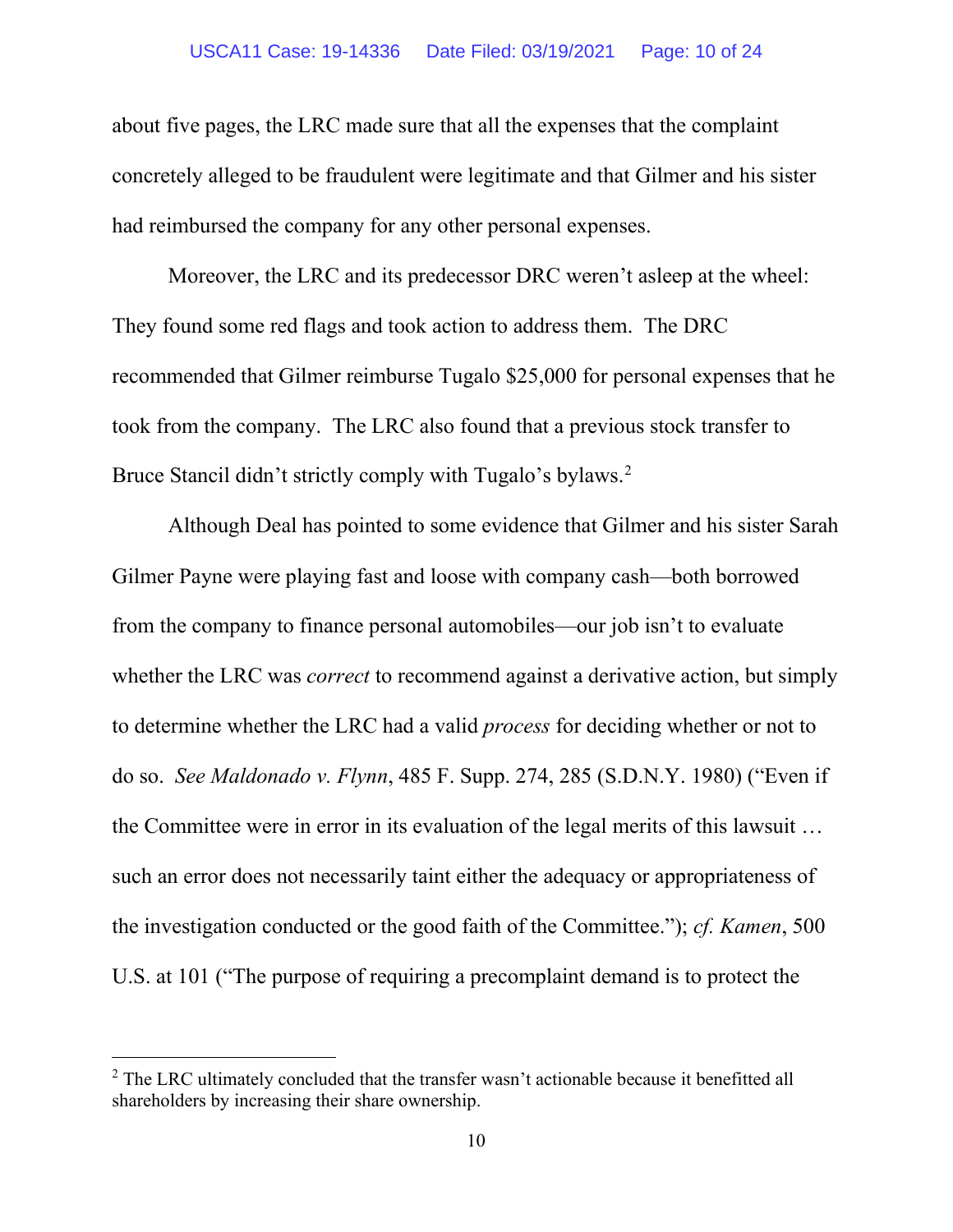directors' prerogative to take over the litigation or to oppose it."). Deal might not like the outcome, but that doesn't mean that Tugalo's LRC failed to exercise its business judgment in investigating his claim and concluding that a derivative action wasn't in the corporation's best interest. *See Fed. Deposit Ins. Corp. v. Loudermilk*, 761 S.E.2d 332, 335 (Ga. 2014) ("If an officer or director has honestly exercised 'judgment' with respect to a business matter—that is, if her decision was made in a deliberative way, was reasonably informed by due diligence, and was made in good faith—the wisdom of the judgment cannot ordinarily be questioned in court."); *see also, e.g.*, *Rales v. Blasband*, 634 A.2d 927, 934 (Del. 1993) (applying the business-judgment rule in the demand context).

Finally, and separately, the district court didn't err in denying Deal's motion to defer ruling on the dismissal of the derivative claims to allow for further discovery. Deal had no right to discovery at this stage of the litigation. *See Zapata Corp. v. Maldonado*, 430 A.2d 779, 788 (Del. 1981) (noting that when evaluating a board's decision to recommend dismissal of a derivative suit, "[l]imited discovery *may* be ordered" to inquire into an LRC's independence and good faith (emphasis added)); *see also Kaplan v. Wyatt*, 499 A.2d 1184, 1192 (Del. 1985) ("In the *Zapata* context, … discovery is not by right, but by order of the Court, with the type and extent of discovery left totally to the discretion of the Court."); *Thompson*, 621 S.E.2d at 799 (adopting the *Zapata* standard). And Deal has failed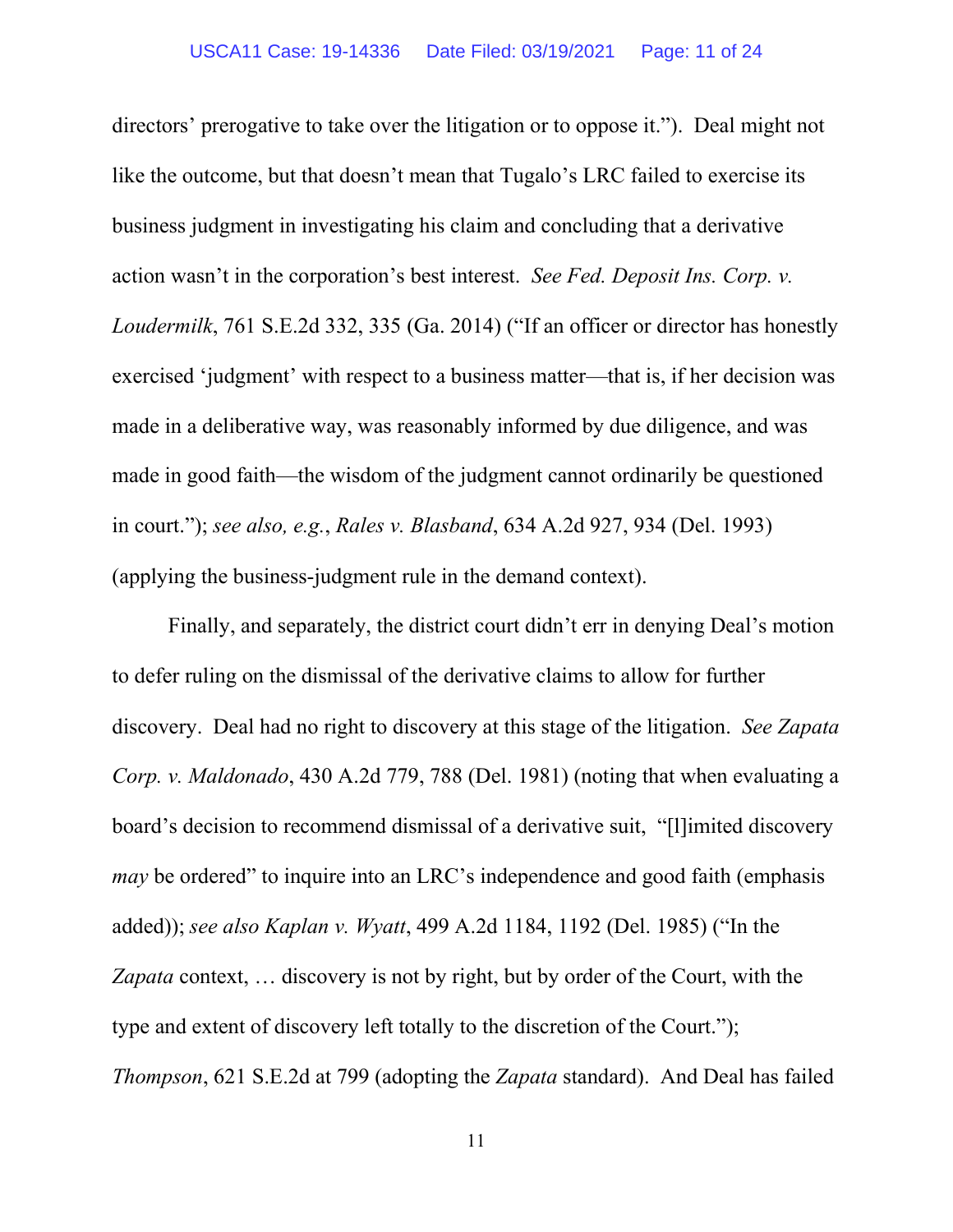to provide any persuasive reasons for reversal. All he says is that he raised "issues" regarding the LRC's investigation, but the fact that a party raises issues doesn't automatically entitle him to additional discovery. As Deal concedes, we review the district court's decision only for an abuse of discretion, *World Holdings, LLC v. Fed. Republic of Germany*, 701 F.3d 641, 649 (11th Cir. 2012), and the court here was well within its discretion in declining to postpone its decision.

So, in short—while Deal may disapprove of the LRC's recommendation not to pursue a derivative action, he has failed to show even a modicum of taint. And the district court reasonably rejected Deal's request to continue fishing for evidence that he had already had adequate time and opportunity to find.

#### **B**

The district court also dismissed Deal's direct claims brought under Counts I, II, VI, VII, IX, X, XI, XIII, XIV, XV, XVI, and XVII on the ground that, by their very nature, they could be pursued only derivatively. It so held on the ground that Deal couldn't show, as Georgia law requires, that he had suffered any injury that was "separate and distinct" from the injury suffered by the corporation or its other shareholders. *See Patel v. 2602 Deerfield, LLC*, 819 S.E.2d 527, 532 (Ga. Ct. App. 2018) ("[T]o set out an individual action, the plaintiff must allege either an injury which is separate and distinct from that suffered by other shareholders, or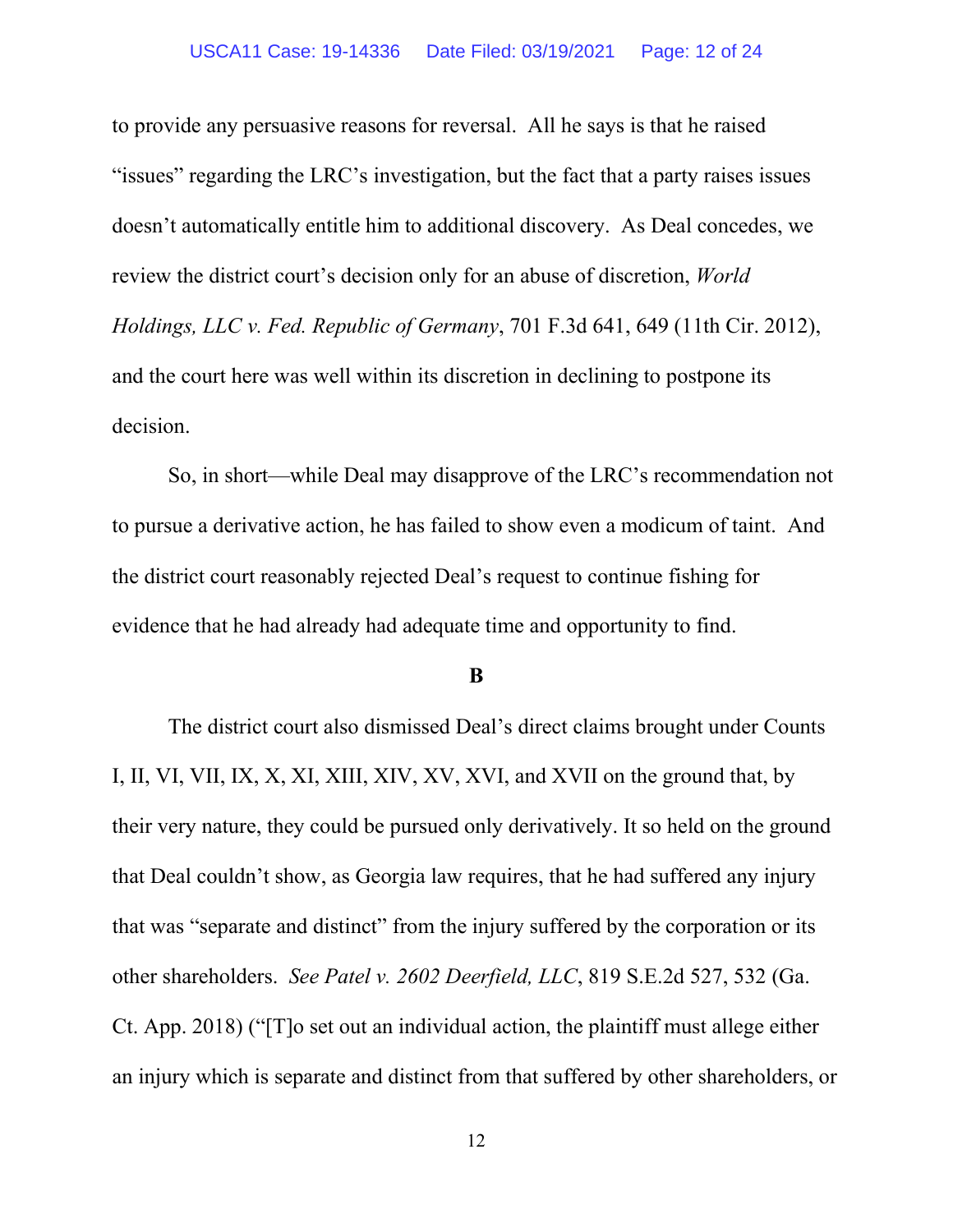a wrong involving a contractual right of a shareholder which exists independently of any right of the corporation." (quotation marks omitted)). The court also found that Deal's direct action could harm the rights of a non-party shareholder—namely, Deal's brother Robert— potentially leading to disproportionate recovery for Deal.<sup>[3](#page-12-0)</sup>

In a novel-but-misguided threshold argument, Deal contends that the question whether a shareholder-plaintiff can maintain a direct claim runs not to the claim's merits but, instead, to the plaintiff's standing to sue under Article III. Accordingly, he insists, Tugalo had to move to dismiss under Rule 12(b)(1) for lack of subject-matter jurisdiction rather than, as it did, under Rule 12(b)(6) for failure to state a claim. That is incorrect. While courts may use the word "standing" in explaining whether a shareholder-plaintiff can bring a direct claim against a corporation, they do so not in the Article III sense, but rather in an altogether different corporate-law sense. *See Franchise Tax Bd. of Cal. v. Alcan Aluminum Ltd.*, 493 U.S. 331, 336 (1990) (noting that what it called the "so-called shareholder standing rule" is "a longstanding equitable restriction that generally prohibits shareholders from initiating actions to enforce the rights of the corporation unless the corporation's management has refused to pursue the same action for reasons other than good-faith business judgment"); *cf. also United States* 

<span id="page-12-0"></span><sup>3</sup> We review a court's dismissal of a complaint for failure to state a claim de novo. *Almanza v. United Airlines, Inc.*, 851 F.3d 1060, 1066 (11th Cir. 2017).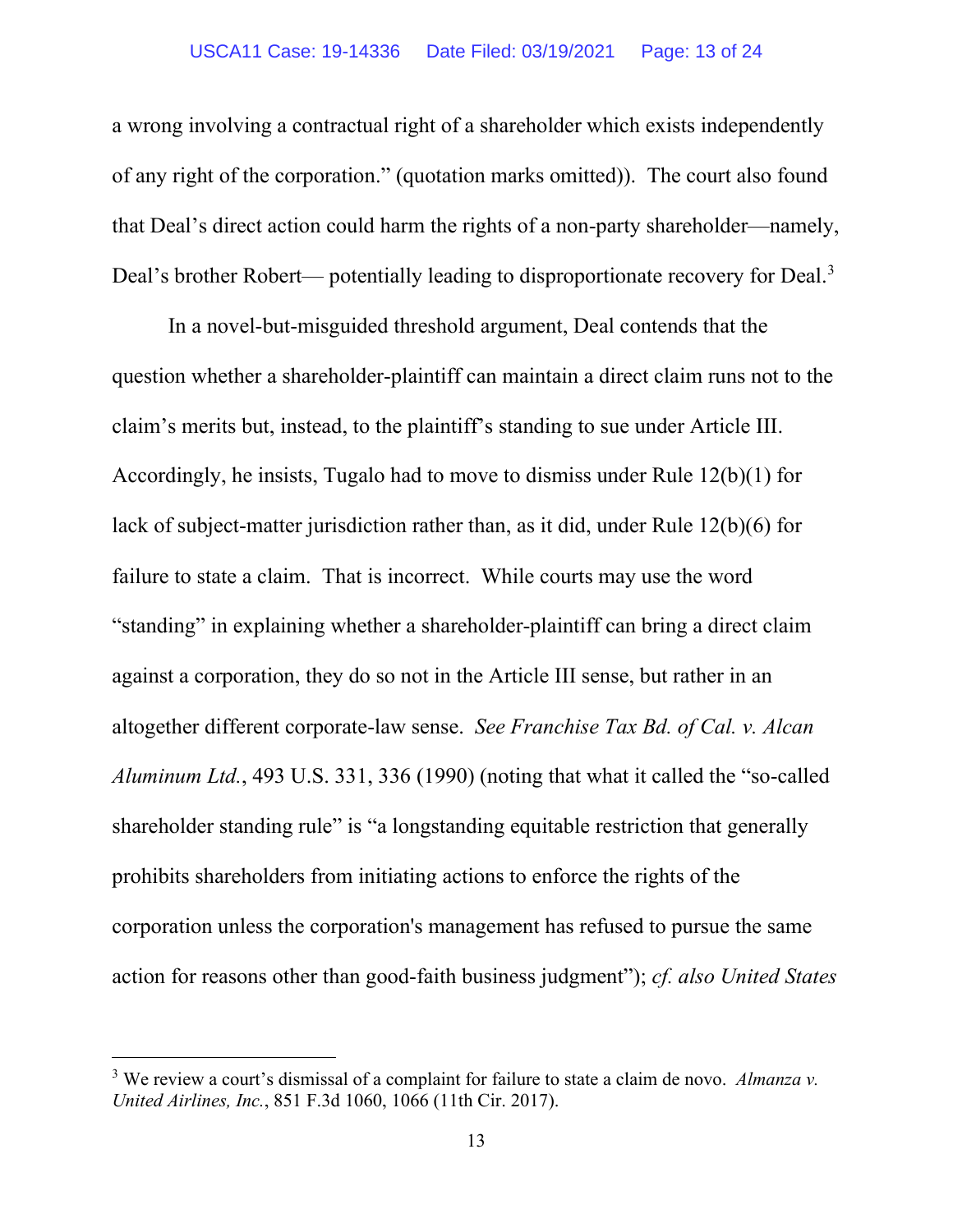*v. Ross*, 963 F.3d 1056, 1062 (11th Cir. 2020) (en banc) (explaining the distinction between Article III standing and Fourth Amendment "standing"). Deal has not provided, and we are not aware of, any support for the proposition that a shareholder's "standing" to bring a direct claim must—on pain of waiver—be challenged in a Rule 12(b)(1) motion rather than a Rule 12(b)(6) motion.

Deal's other arguments are more conventional, but equally unavailing. First, he contends that he suffered a "special injury" because the shareholder-defendants took special payments in lieu of dividends that Deal didn't get. But Deal's claim here is just a repackaged version of his "de facto distributions" claim, which, as we'll explain in more detail below, fails because Deal can't show that there actually *were* any such distributions. *See infra* at 15–16. Non-existent payments can't constitute a special injury.

Next, Deal claims that he falls into an exception that allows a shareholder to maintain a direct action, even in the absence of "special injury," when the corporation is closely held and "the circumstances show that the reasons for the general rule requiring a derivative suit do not apply." *Patel*, 819 S.E.2d at 532–33 (quotation marks omitted). The "reasons for the general rule" are:

(1) to prevent multiple suits by shareholders; (2) to protect corporate creditors by ensuring that the recovery goes to the corporation; (3) to protect the interest of all the shareholders by ensuring that the recovery goes to the corporation, rather than allowing recovery by one or a few shareholders to the prejudice of others; and (4) to adequately compensate injured shareholders by increasing their share values.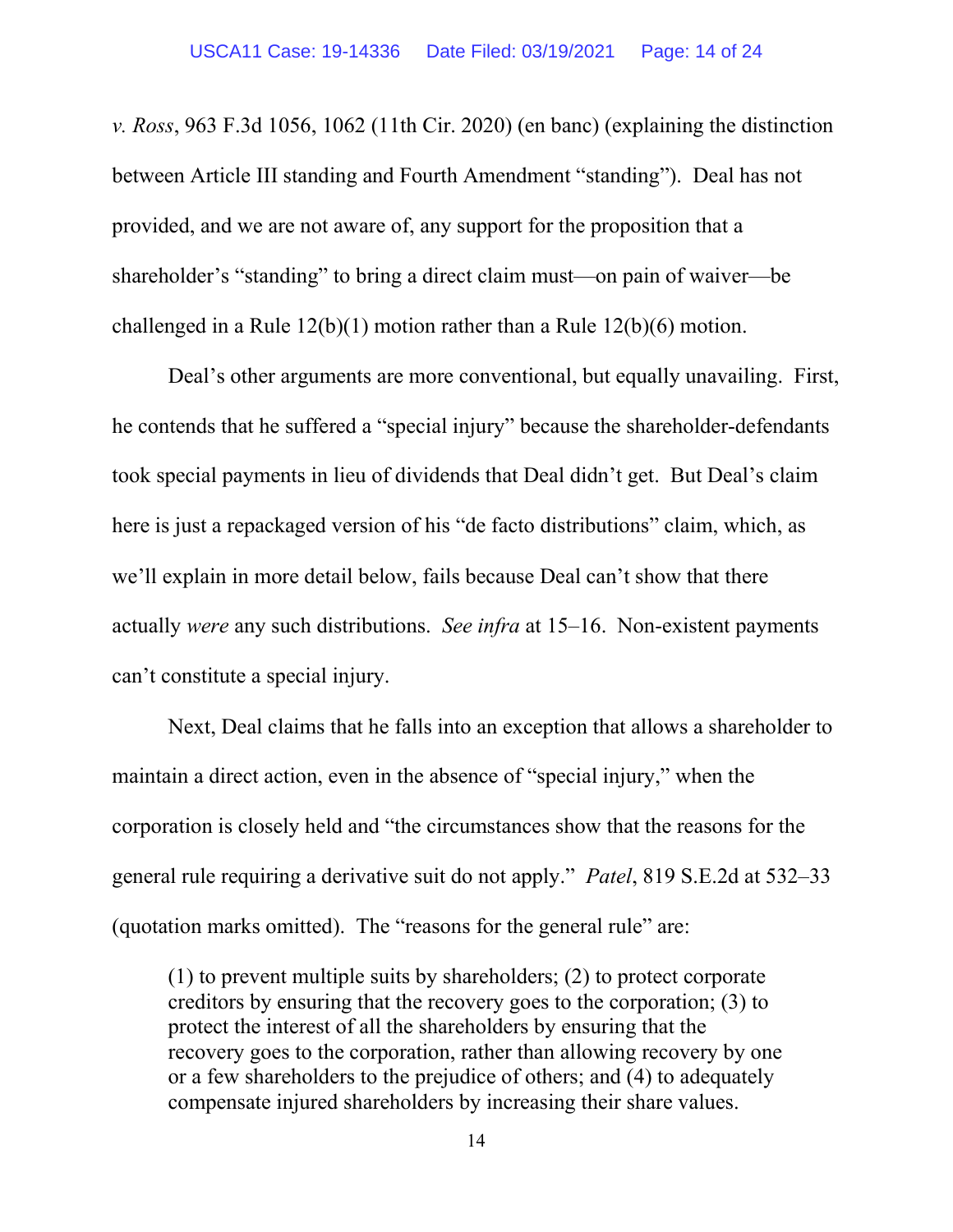*Id*.

Contrary to Deal's contention, those reasons *do* apply here. Deal's core allegations revolve around the actions of two main culprits—siblings Thomas Gilmer and Sarah Gilmer Payne. There are three other shareholders who would have also been injured and whose interests must be protected—Etheldra Deal (Thomas and Sarah's mother), Bruce Stancil (a Gilmer family friend), and Robert (Deal's brother). As the district court explained, the only other non-Gilmer and non-defendant shareholder, Deal's brother Robert, has chosen not to be part of the litigation, and his absence could lead to a disproportionate recovery for Deal. Accordingly, Deal has shown neither that he suffered a special injury nor that he is exempt from the prudential reasons for requiring his claims to proceed derivatively.

## **C**

Next up: Deal's assertion in Count VII (to which we have already alluded) that Tugalo and its directors engaged in conflicted-interest transactions for the personal benefit of company insiders and that these transactions amounted to "de facto distributions." The district court dismissed this claim because Deal hadn't alleged that Tugalo's board approved or otherwise assented to the supposed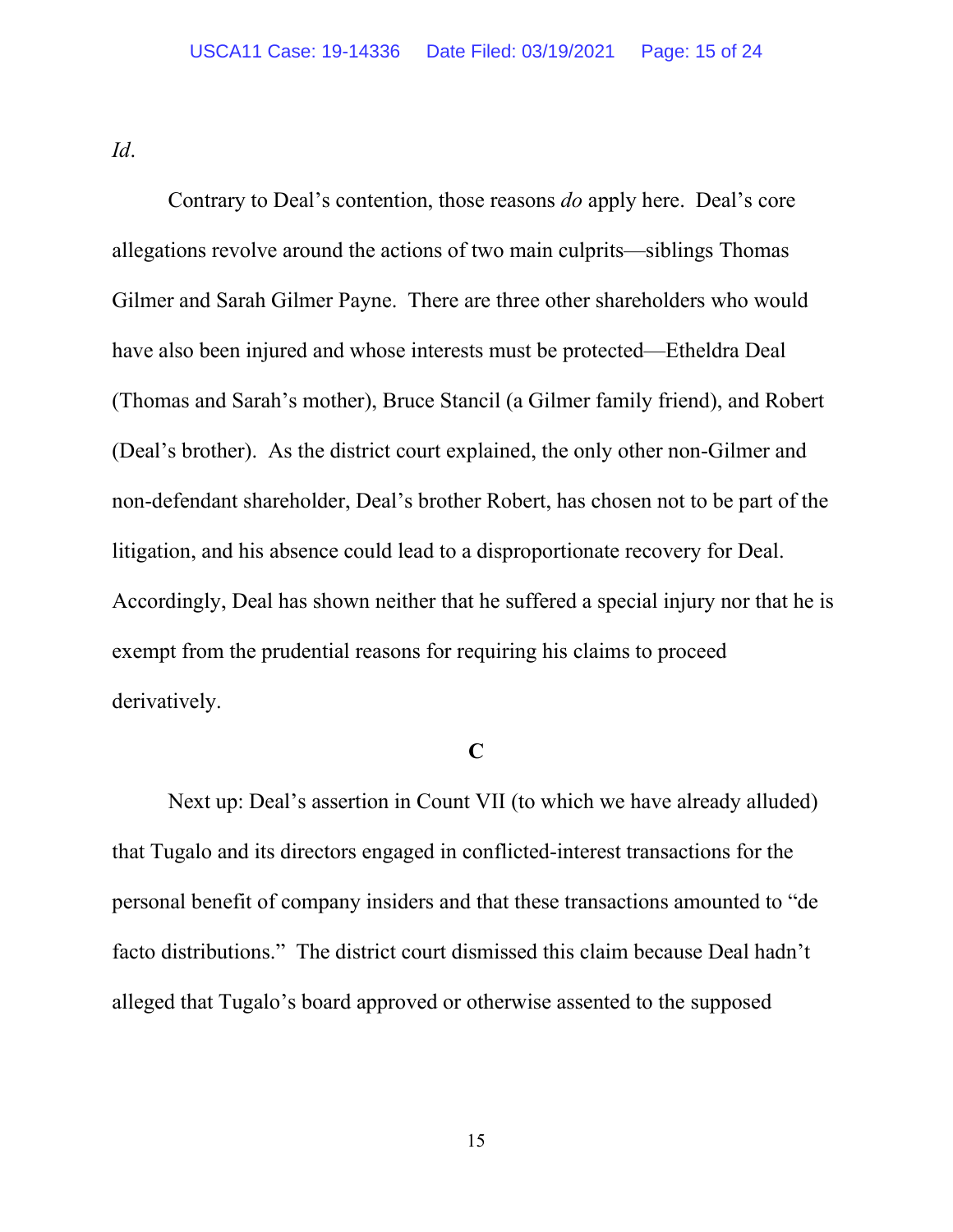distributions. It did, however, allow a wrongful-distribution claim to go forward related to a payment made to Bruce Stancil.<sup>[4](#page-15-0)</sup>

Georgia law makes a director who voted for an unlawful distribution liable to the corporation for any amount exceeding that which should have been paid out. O.C.G.A.  $\S$  14-2-832(a). The problem here is that Deal can't point with specificity to any adequately pleaded allegations in his complaint that Tugalo board members assented to any so-called "de facto distributions." The best he can do is a onesentence paragraph in the relevant count of his complaint reciting a conclusion that "Defendants either voted for or assented to certain distributions described herein"—without specifying (1) which distributions the defendants approved or (2) for that matter, which distributions he's complaining about. "Threadbare recitals of the elements of a cause of action, supported by mere conclusory statements," like the ones contained in Deal's complaint, are insufficient to defeat a motion to dismiss. *Ashcroft v. Iqbal*, 556 U.S. 662, 678 (2009).

\* \* \*

To recap our holdings stemming from the district court's September 2018 order: We affirm the district court's decisions (1) to dismiss Deal's derivative claims after the LRC found that a shareholder lawsuit wasn't in the corporation's best interest (and, separately, to deny Deal's motion to defer ruling on that issue);

<span id="page-15-0"></span><sup>4</sup> We review a dismissal for failure to state a claim de novo. *Almanza,* 851 F.3d at 1066.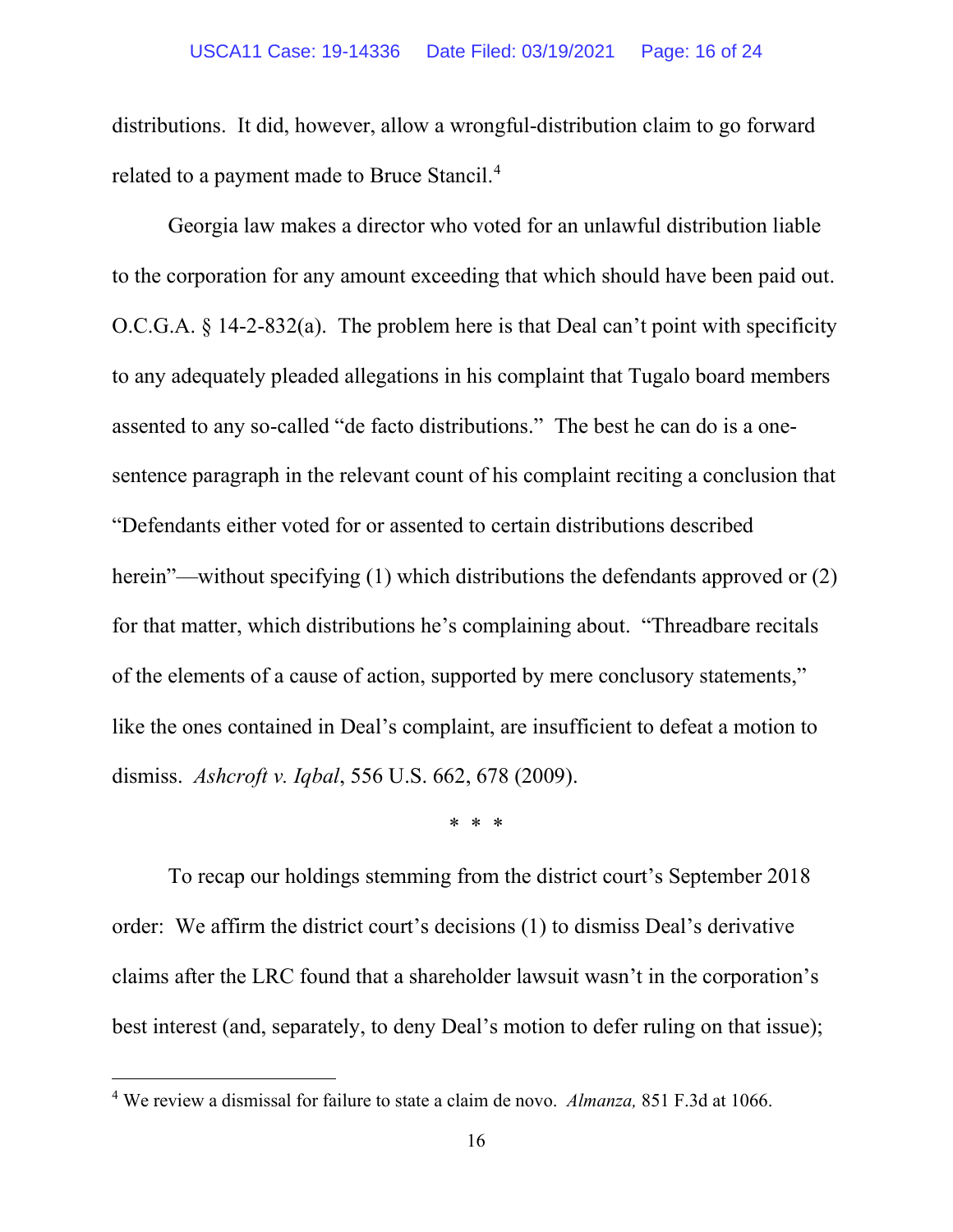(2) to hold that certain claims could not be pursued directly; and (3) to dismiss Deal's "de facto distributions" claim.

Now, onto the district court's summary-judgment order.

## **III**

The final blow to Deal's case against Tugalo came at the summary-judgment stage when the district court disposed of the remaining counts. We'll again march through each of Deal's objections in turn.

### **A**

The district court granted summary judgment for Tugalo on Deal's fraud claim on the ground that he couldn't show that he justifiably relied on any of Tugalo's alleged misstatements.<sup>[5](#page-16-0)</sup> In doing so, the district court also denied Deal's motion to defer ruling because any evidence that he justifiably relied on Tugalo's misrepresentations would have been in his possession, obviating the need for additional discovery.<sup>[6](#page-16-1)</sup>

<span id="page-16-0"></span> $<sup>5</sup>$  Under Georgia law, a fraud claim comprises the following elements: (1) that the defendant</sup> made the misrepresentation; (2) that he knew was false; (3) that he acted with the intent to deceive the plaintiff; (4) that the plaintiff justifiably relied on the misrepresentation; and (5) that the plaintiff sustained damages as the proximate result of the misrepresentations. *Parrish v. Jackson W. Jones, P.C.*, 629 S.E.2d 468, 471 (Ga. Ct. App. 2006). The district court focused on the justifiable-reliance element because Deal's evidence on the other elements was "hazy at best."

<span id="page-16-1"></span><sup>6</sup> We review the grant of summary judgment de novo, *Furcron v. Mail Ctrs. Plus, LLC*, 843 F.3d 1295, 1303 (11th Cir. 2016), and the denial of a Rule 56(d) motion to defer ruling for abuse of discretion, *Harbert Int'l, Inc. v. James*, 157 F.3d 1271, 1277 (11th Cir. 1998).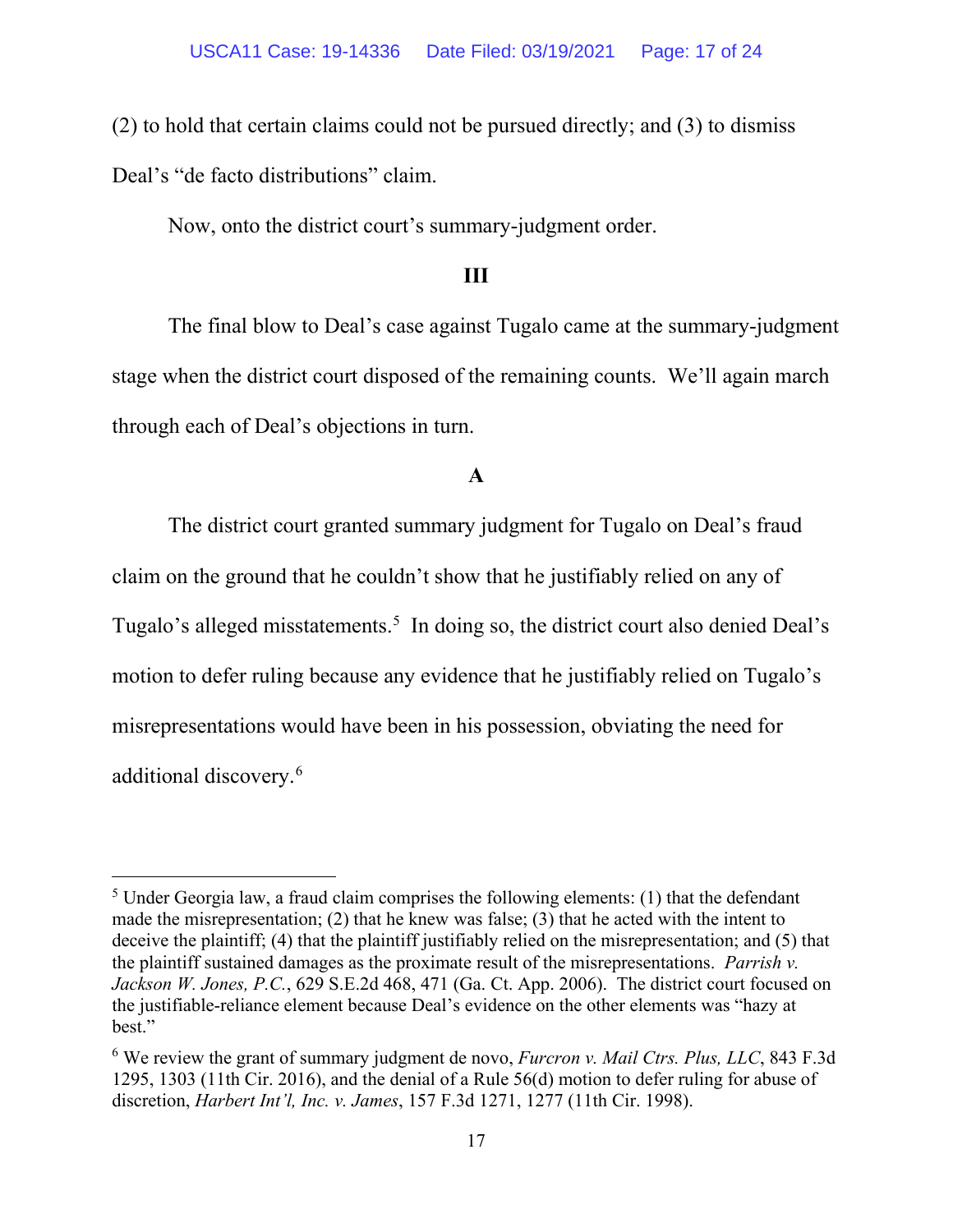Summary judgment is proper where the movant shows that "there is no genuine dispute as to any material fact and the movant is entitled to judgment as a matter of law." Fed. R. Civ. P. 56(a). The moving party bears the *initial* burden of identifying those portions of the record that demonstrate the absence of a genuine issue—which it may "discharge[]" by pointing to "an absence of evidence to support the nonmoving party's case." *Celotex Corp. v. Catrett*, 477 U.S. 317, 323, 325 (1986). Once the movant does so, the burden shifts to the nonmovant to show evidence raising a genuine issue of material fact for trial. *Boyle v. City of Pell City*, 866 F.3d 1280, 1288 (11th Cir. 2017). If the evidence is "merely colorable" or "not significantly probative," then summary judgment is appropriate. *Anderson v. Liberty Lobby, Inc.*, 477 U.S. 242, 249–50 (1986).

Deal asserts that the district court "relieved" Tugalo of its Rule 56 burden to demonstrate the absence of a genuine issue of material fact because the court focused only on his own failure to produce evidence of justifiable reliance. We disagree. Although the district court didn't couch its holding expressly in these terms, it undoubtedly found that Tugalo had discharged its burden by pointing to "an absence of evidence to support [Deal's] case"—specifically, to meet the requirement that Deal "justifiably relied" on any alleged misrepresentations. *See Celotex*, 477 U.S. at 325. The court explained that Tugalo had contested five specific instances of fraud and argued that there was no evidence to support them.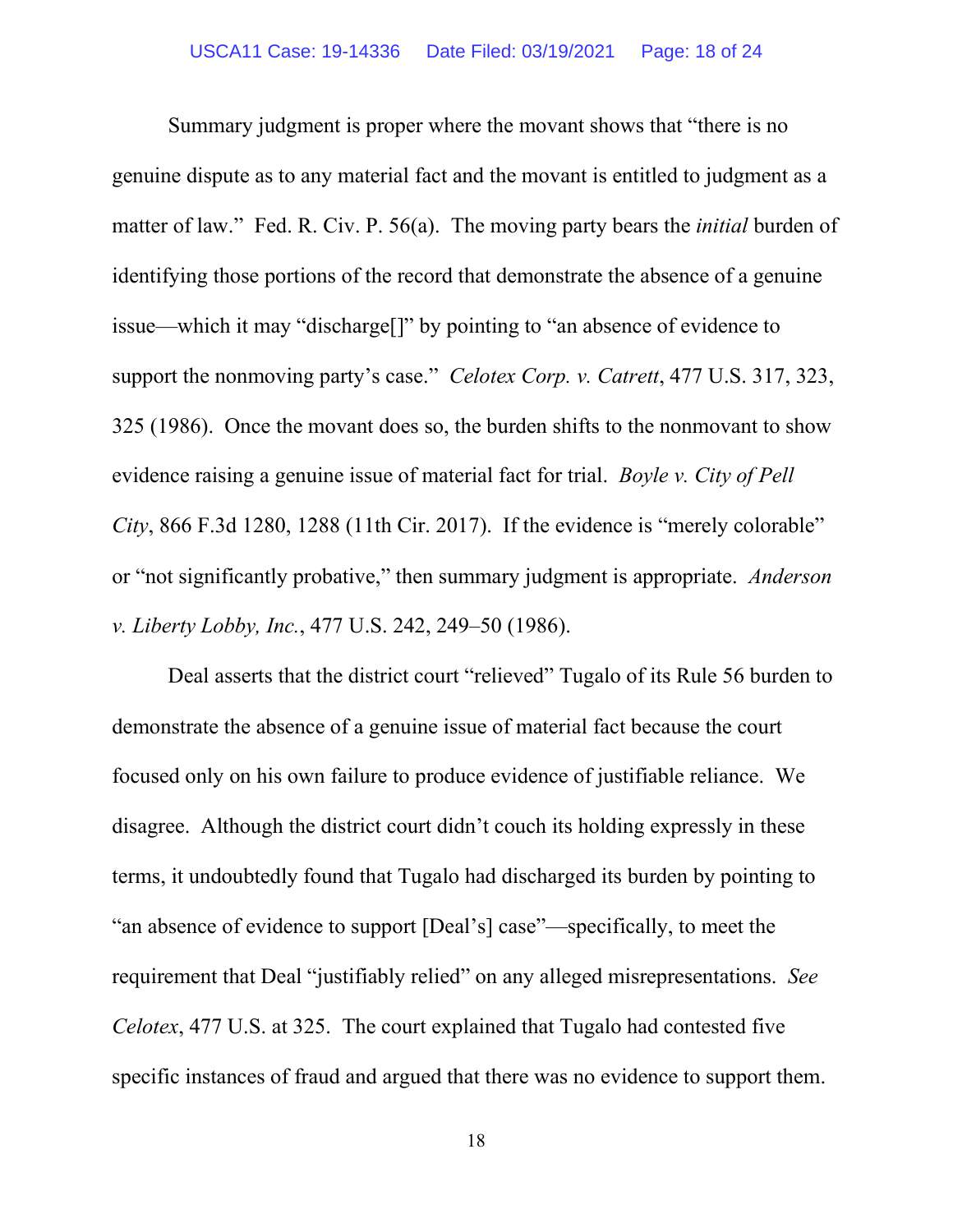By contrast, the court found that Deal had not carried his burden of production to show evidence raising a genuine issue of material fact. It explained that Deal "never trusted, let alone relied upon," anything the Tugalo defendants said because, either individually or through his former holding company, he "consistently sought action against Defendants after each alleged misrepresentation." Deal asserts that the district court ignored his testimony. But the district court didn't ignore Deal's testimony; rather, it held that none of his testimony supported a conclusion that he had justifiably relied on any alleged misstatement because the record evidence showed that he had simultaneously pursued litigation against the corporation for each such misstatement. For example, Deal says that as the "basis for believing the financial records [and] the P&L statements" that he saw, he relied on, among other misrepresentations, a 2011 letter that Gilmer sent to Deal's brother Robert stating that he—Gilmer—would stop making personal charges to Tugalo. At the same time, though, Deal and his holding company were either actively suing or making demand on Tugalo with respect to the same alleged misconduct. There can be no justifiable reliance "[i]f a party has reason to doubt the truth of an oral representation or is informed of the truth before he acts." *Intercorp, Inc. v. Penzoil Co.*, 877 F.2d 1524, 1530 (11th Cir. 1989). In short, there can't be a world in which Deal justifiably relied on alleged misstatements while simultaneously pursuing Tugalo for fraud.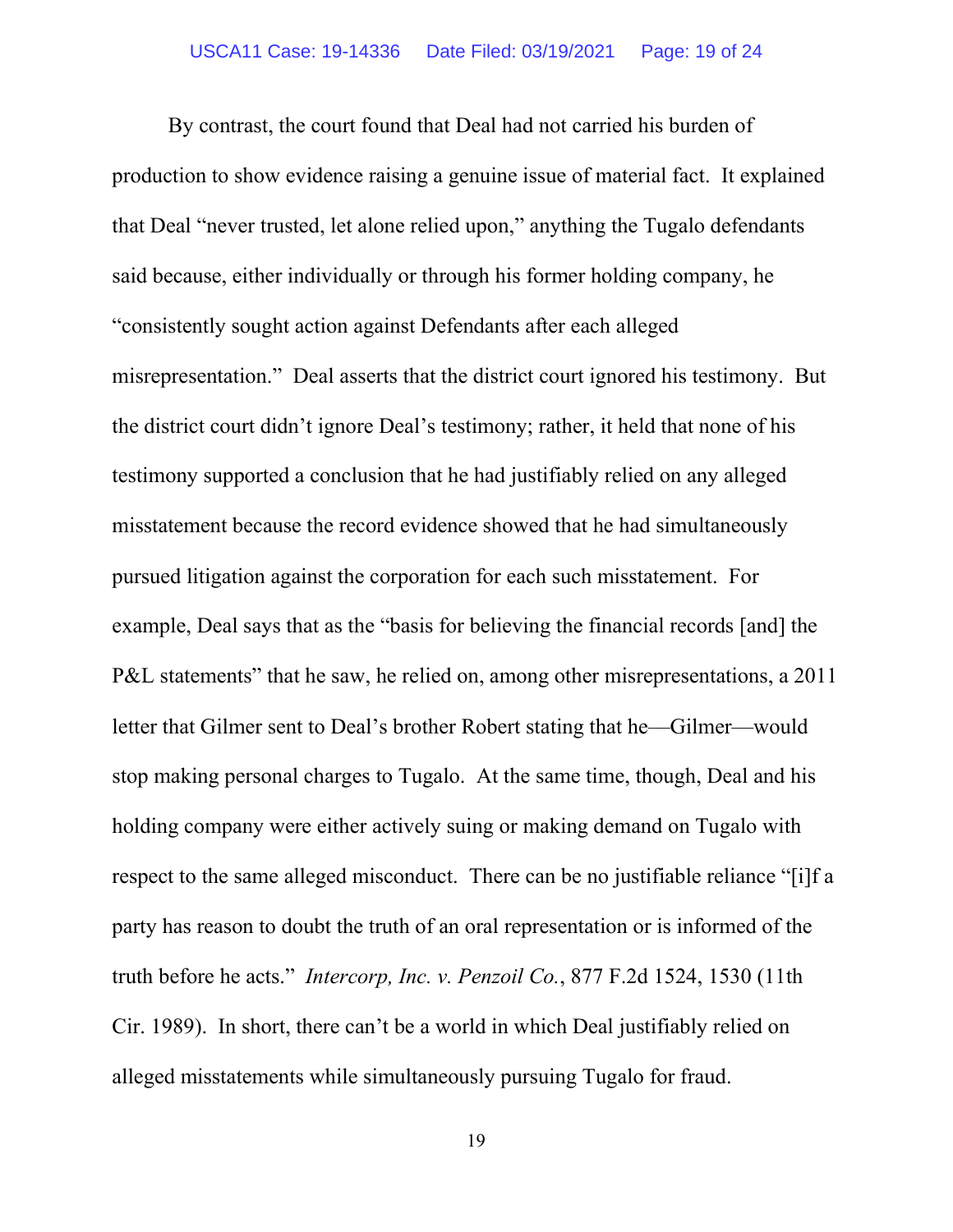Finally, the district court didn't abuse its discretion in denying Deal's motion to defer ruling at summary judgment on the fraud claim because Deal couldn't (and still can't) state with specificity which documents he hoped to find to support his fraud claim after further discovery.

#### **B**

Next, an easy one: Five months after the district court's deadline for amending pleadings, Deal sought to add a new wrongful-distribution claim to his complaint based on what he claimed was newly discovered evidence from the DRC and LRC reports. But those reports were available to Deal approximately three months *before* the amendment deadline. The district court didn't abuse its discretion in denying Deal's motion where he failed to act diligently to amend his complaint before the deadline. *See In re Engle Cases*, 767 F.3d 1082, 1109 (11th Cir. 2014).

### **C**

We come at last to the final issue in this appeal—and the only one that requires us to remand to the district court. Deal's complaint contained three equitable counts—Count V for judicial dissolution, Count VIII for an accounting, and Count XII seeking the appointment of an auditor. Citing *Burford v. Sun Oil Co.*, 319 U.S. 315 (1943), the district court abstained from adjudicating the judicial-dissolution count. So far as we can tell, the district court never really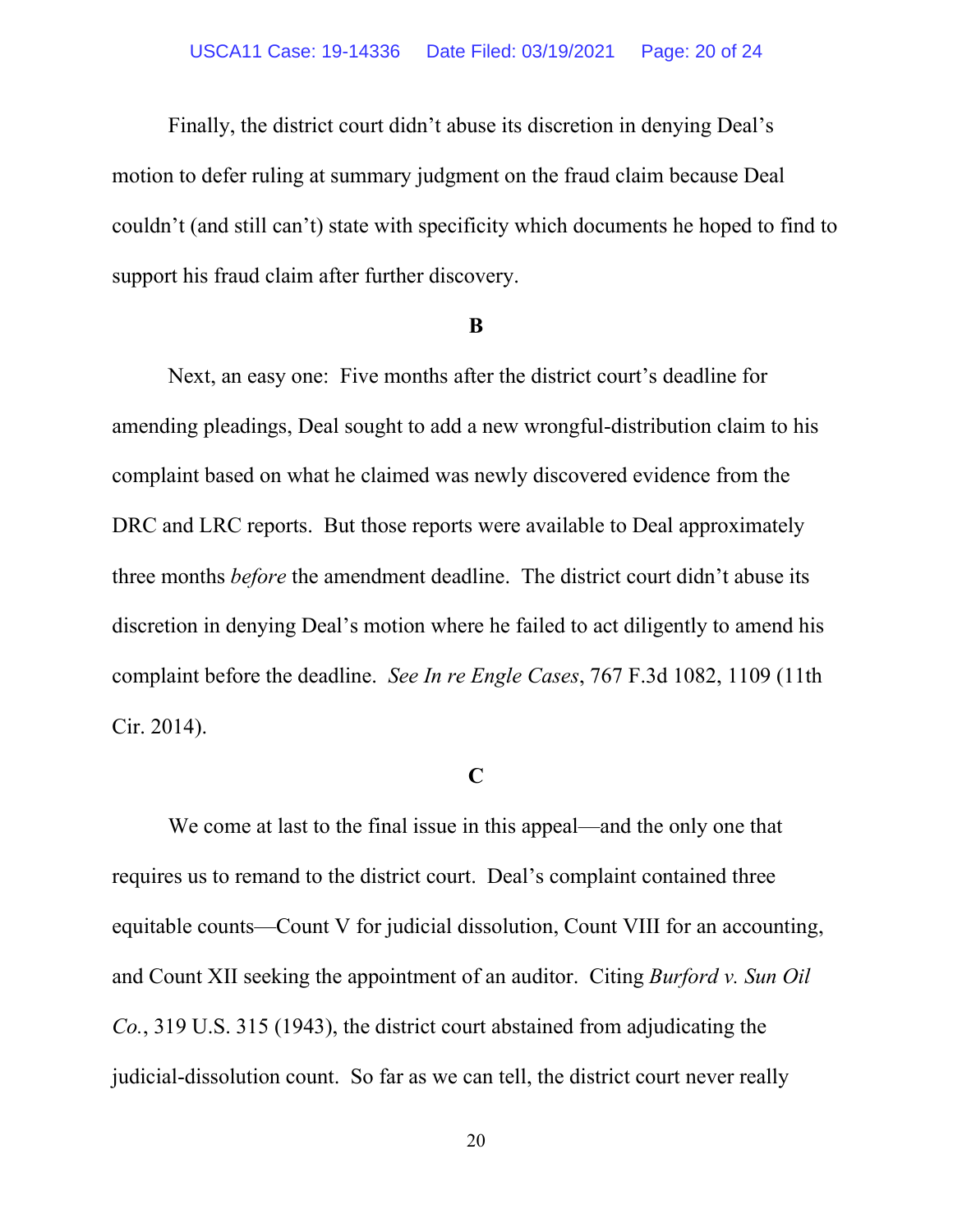addressed the accounting and auditor-appointment counts, except to state (in passing) that it was abstaining from deciding them as well.<sup>[7](#page-20-0)</sup>

Under the "*Burford* abstention" doctrine, a federal court can decline to adjudicate—and can dismiss—a case that is otherwise within its jurisdiction, but only in a very particular, and "narrow," set of circumstances. *See Siegel v. LePore*, 234 F.3d 1163, 1173 (11th Cir. 2000) (en banc) (emphasizing that *Burford* abstention is a "narrow doctrine"). In *Burford* itself, the Supreme Court held that a district court should have abstained from adjudicating an action in which a plaintiff sought to enjoin the execution of an order of the Texas Railroad Commission granting a landowner the right to drill a new oil well. 319 U.S. at 333–34. It did so on the ground that the grant or denial of an oil well "so clearly involve[d] basic problems of Texas policy that equitable discretion should be exercised to give the Texas courts the first opportunity to consider them." *Id.* at 332.

Importantly here, both we and the Supreme Court have since explained that *Burford* abstention is warranted only when, by exercising its jurisdiction, a federal court would interfere with an ongoing state administrative proceeding or action. *See Siegel*, 234 F.3d at 1173 ("*Burford* is implicated when federal interference would disrupt a state's effort, *through its administrative agencies*, to achieve

<span id="page-20-0"></span><sup>7</sup> We review a district court's decision to abstain for abuse of discretion. *Boyes v. Shell Oil Prods. Co.*, 199 F.3d 1260, 1265 (11th Cir. 2000).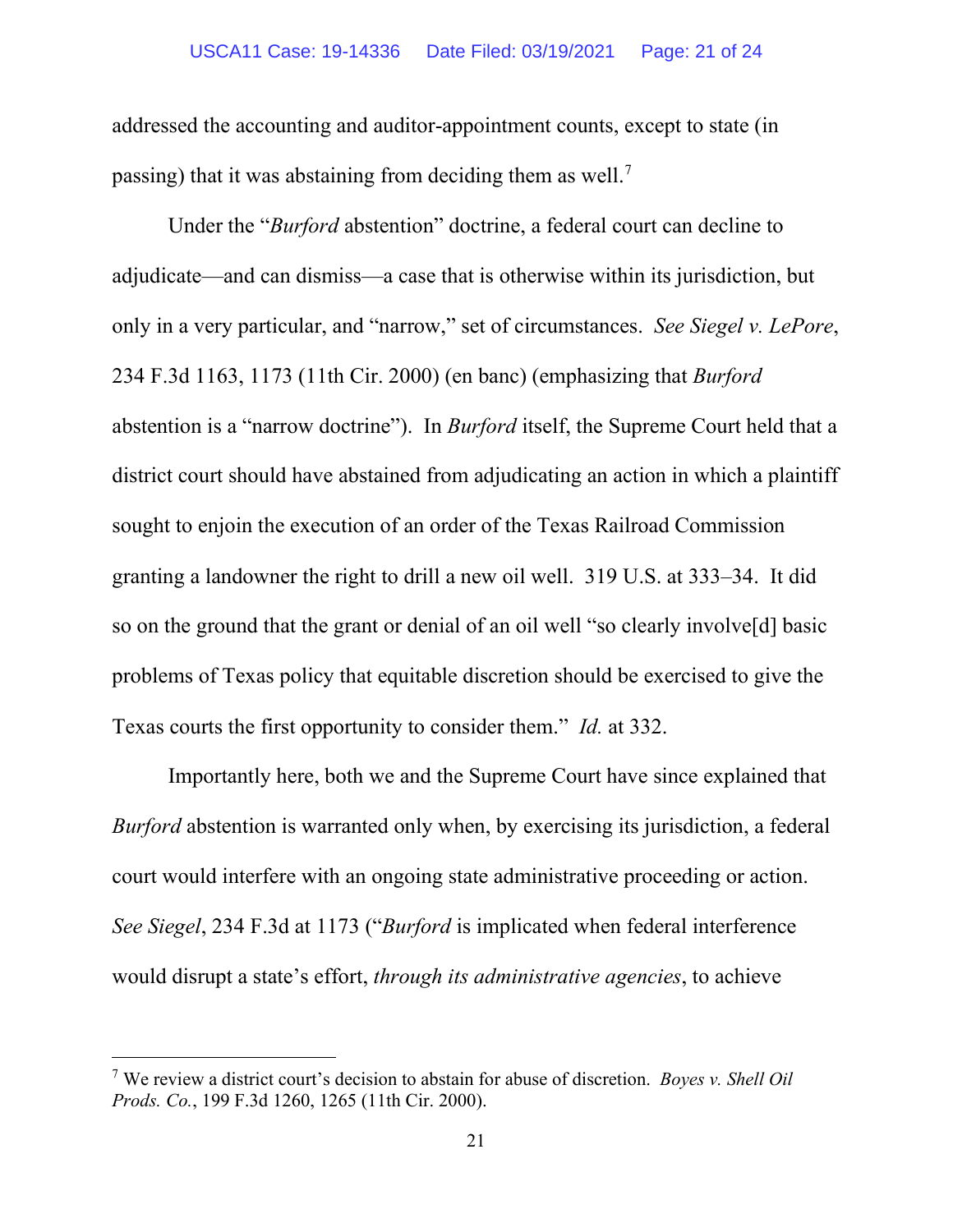uniformity and consistency in addressing a problem." (emphasis added)). The Supreme Court has described the metes and bounds of the *Burford* abstention doctrine specifically by reference to "the proceedings or orders of state administrative agencies":

Where timely and adequate state-court review is available, a federal court sitting in equity must decline to interfere with the proceedings or orders of state administrative agencies: (1) when there are difficult questions of state law bearing on policy problems of substantial public import whose importance transcends the result in the case then at bar; or (2) where the exercise of federal review of the question in a case and in similar cases would be disruptive of state efforts to establish a coherent policy with respect to a matter of substantial public concern.

*New Orleans Pub. Serv., Inc. v. Council of City of New Orleans*, 491 U.S. 350,

360–61 (1989) (quotation marks omitted).

Here, there was (and is) no ongoing state administrative proceeding—or, for that matter, even any preexisting action by a Georgia state court or executive official to dissolve Tugalo. All we have is a potentially thorny legal question namely, whether a federal court has the authority to dissolve a state-chartered corporation. Standing alone, that's no basis for refusing to decide a properly filed case.

Any way you slice it, *Burford* is "an extraordinary and narrow exception," *Siegel*, 234 F.3d at 1173, to a federal court's "virtually unflagging obligation" to exercise jurisdiction, *Colorado River Water Conservation Dist. v. United States*, 424 U.S. 800, 817 (1976). We see no compelling justification for extending it to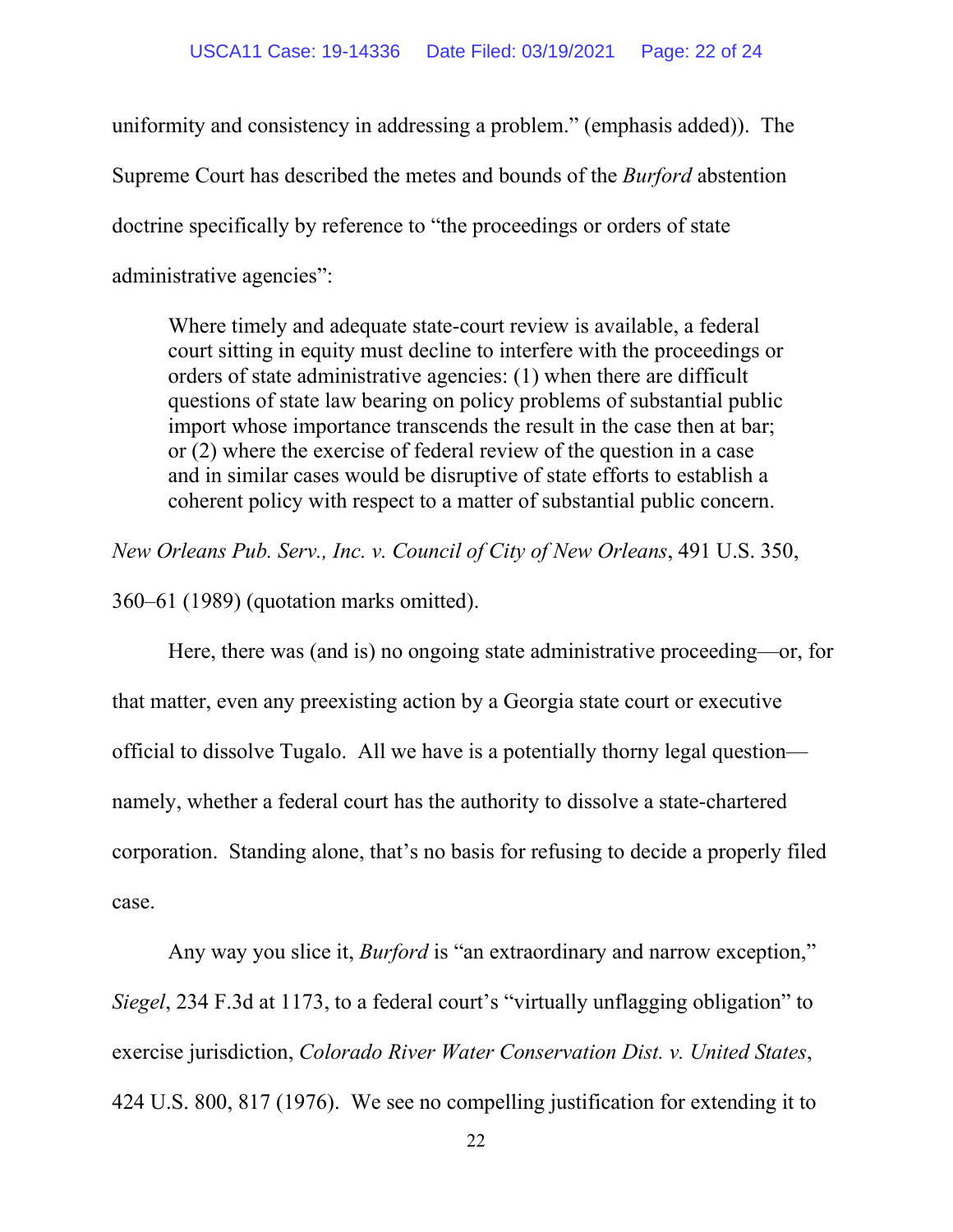judicial-dissolution claims.<sup>[8](#page-22-0)</sup> Doing so would require us to elide the key ingredient that we and the Supreme Court seem to have demanded—the existence of an ongoing state administrative proceeding (or, at the very least, enforcement action). Accordingly, because it "based its ruling on an erroneous view of law," we hold that the district court abused its discretion when it abstained from adjudicating Deal's equitable counts. *McGregor v. Bd of Comm'rs of Palm Beach Cnty.*, 956 F.2d 1017, 1022 (11th Cir. 1992) (quoting *Cooter & Gell v. Hartmarx Corp*., 496 U.S. 384, 405 (1990)). Rather than abstaining, the district court here should simply have decided, on the merits, whether the governing state law permits a federal court to dissolve a state-chartered corporation. *See* O.C.G.A. § 14-2-1430 ("The superior court may dissolve a corporation . . .").

To that end, we remand to the district court for a consideration of Deal's judicial-dissolution claim. On remand, the district court should also decide—one way or the other—whether summary judgment is appropriate on Deal's other two equitable claims, seeking an accounting and the appointment of an auditor.

<span id="page-22-0"></span><sup>8</sup> To the extent that other courts have extended *Burford* to state-law judicial dissolution claims, we disagree. *See, e.g.*, *Caudill v. Eubanks Farms, Inc.*, 301 F.3d 658, 663 (6th Cir. 2002) (extending *Burford* to state-law judicial-dissolution claims); *Friedman v. Revenue Mgmt. of New York, Inc.*, 38 F.3d 668, 671 (2d Cir. 1994) (similar).